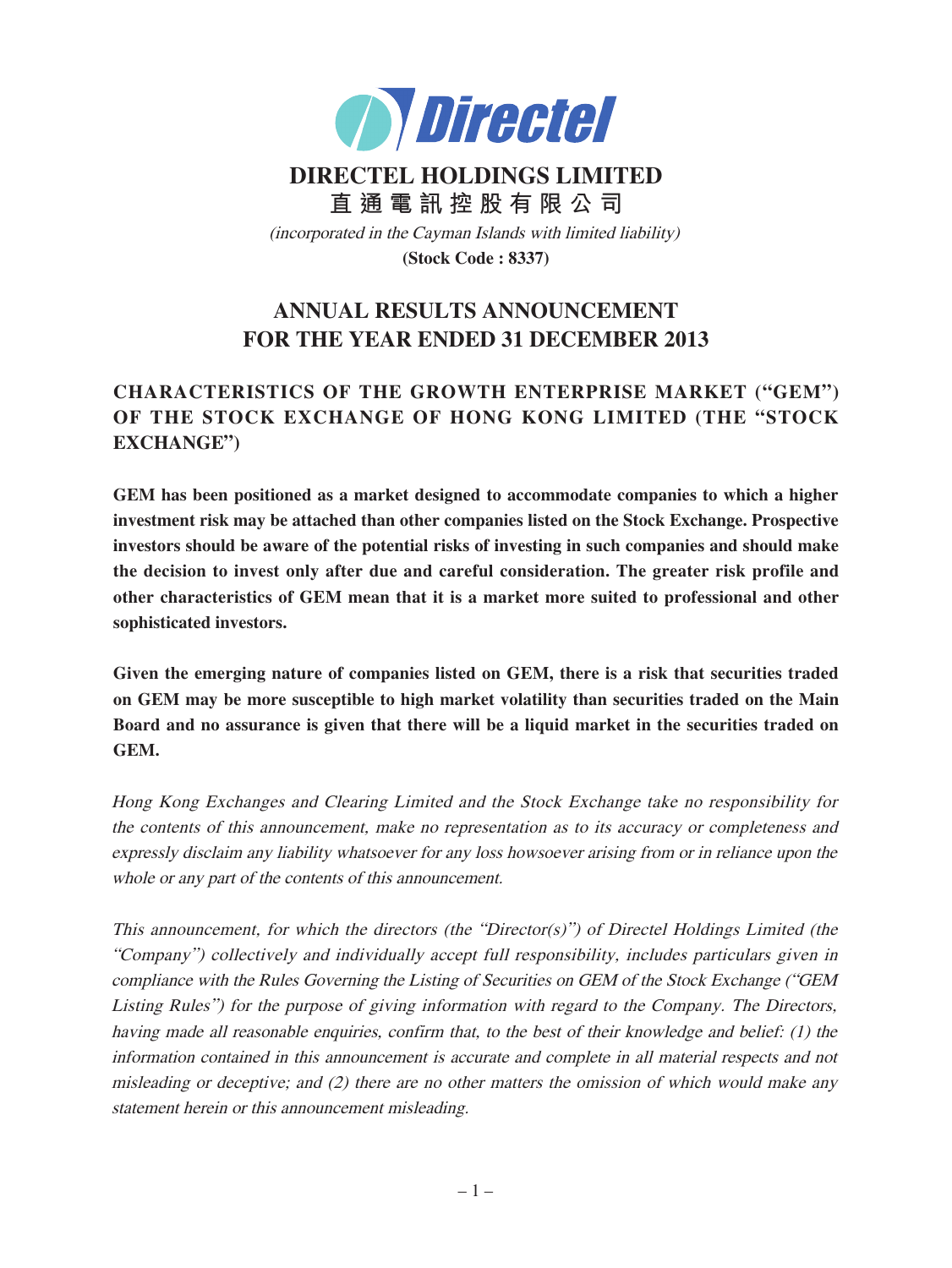## **HIGHLIGHTS**

- ‧ Turnover for the year ended 31 December 2013 was approximately HK\$50,882,000, representing a decrease of approximately 29.1% as compared with 2012.
- Profit attributable to shareholders of the Company for the year ended 31 December 2013 was approximately HK\$10,081,000, representing a decrease of approximately 54.4% as compared with 2012.
- Basic and diluted earnings per share was HK\$0.010 representing a decrease of approximately 52.4% as compared with 2012.
- The Board does not recommend the payment of a final dividend for the year ended 31 December 2013.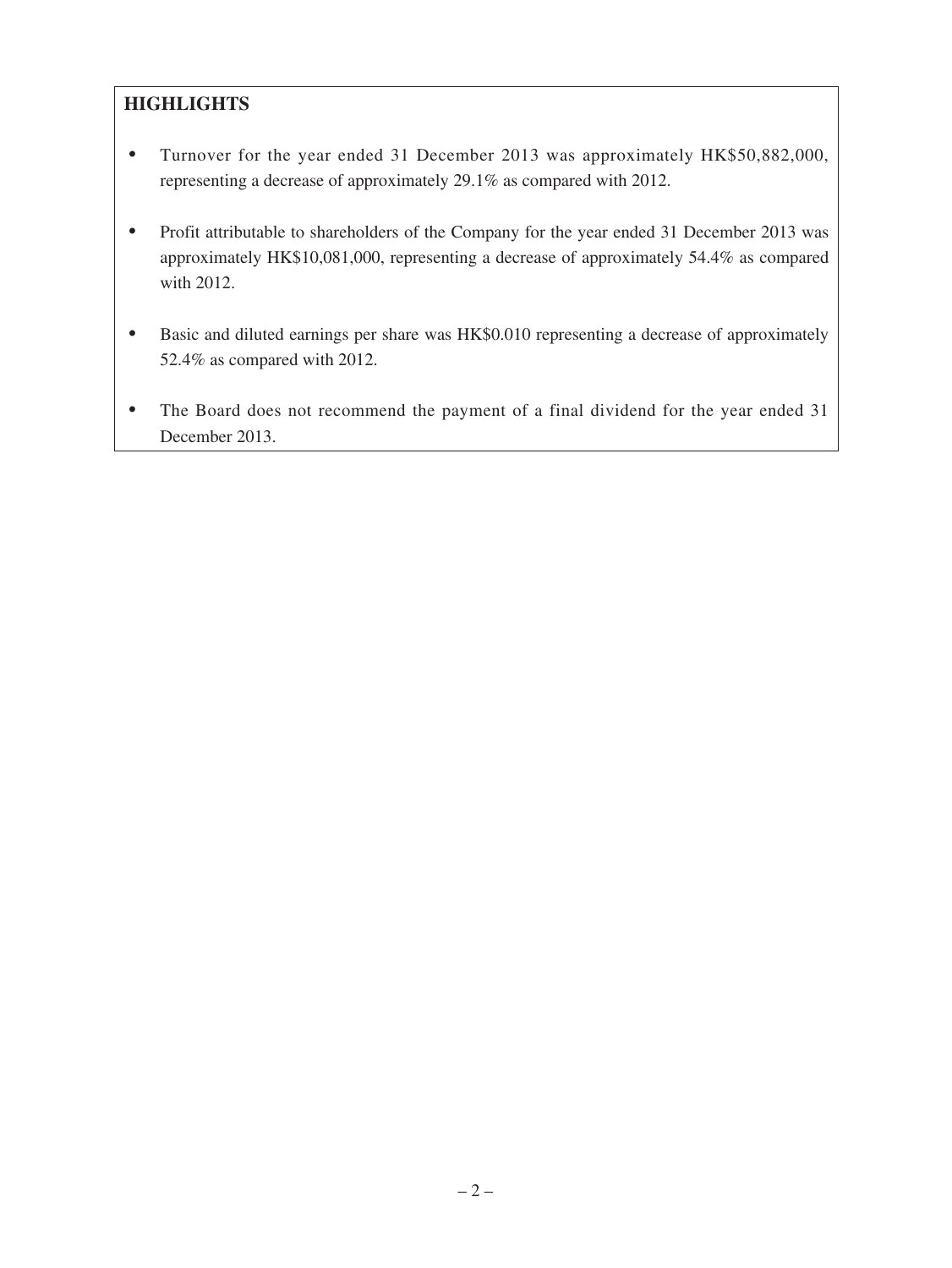## **ANNUAL RESULTS FOR THE YEAR ENDED 31 DECEMBER 2013**

The board of Directors (the "Board") of the Company is pleased to announce the audited consolidated results of the Company and its subsidiaries (together referred to as the "Group") for the year ended 31 December 2013 together with the comparative figures for 2012 as follows:

### **CONSOLIDATED STATEMENT OF PROFIT OR LOSS**

For the year ended 31 December 2013

|                                                                           |                | 2013             | 2012      |
|---------------------------------------------------------------------------|----------------|------------------|-----------|
|                                                                           | <b>Note</b>    | <b>HK\$'000</b>  | HK\$'000  |
| <b>Turnover</b>                                                           | $\overline{4}$ | 50,882           | 71,780    |
| Cost of sales                                                             |                | (25, 106)        | (29, 604) |
| <b>Gross profit</b>                                                       |                | 25,776           | 42,176    |
| Other income                                                              |                | 43               | 44        |
| Administrative expenses                                                   |                | (14, 489)        | (15,760)  |
| <b>Profit from operations</b>                                             |                | 11,330           | 26,460    |
| Finance income                                                            | 5              | 985              | 278       |
| <b>Profit before taxation</b>                                             | 6              | 12,315           | 26,738    |
| Income tax                                                                | $\overline{7}$ | (2, 234)         | (4,608)   |
| Profit for the year attributable to<br>equity shareholders of the Company |                | 10,081           | 22,130    |
| <b>Earnings per share</b>                                                 | 9              |                  |           |
| - Basic and diluted                                                       |                | <b>HK\$0.010</b> | HK\$0.021 |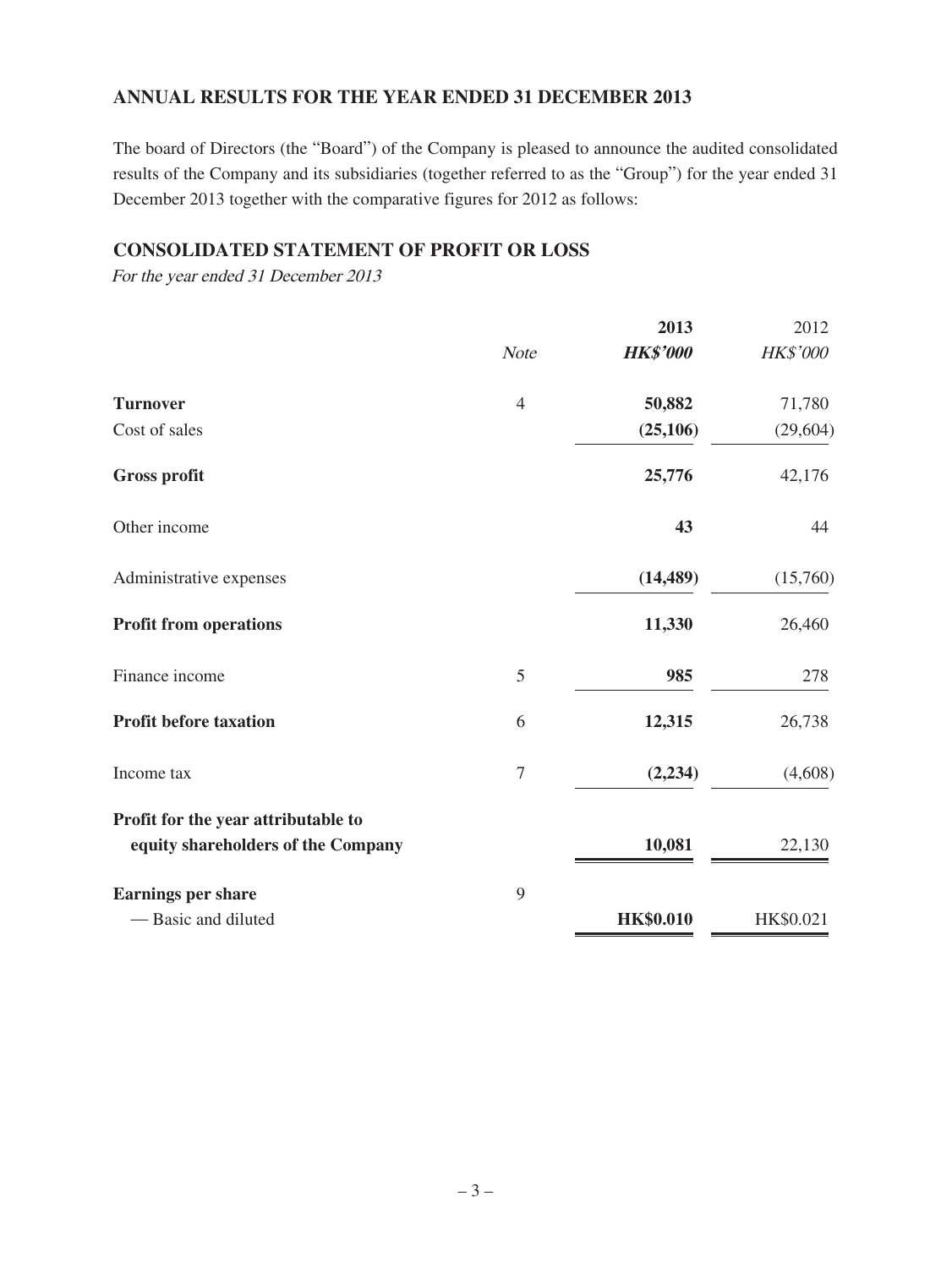## **CONSOLIDATED STATEMENT OF PROFIT OR LOSS AND OTHER COMPREHENSIVE INCOME**

For the year ended 31 December 2013

The Group had no components of comprehensive income other than "Profit for the year attributable to equity shareholders of the Company" in the years presented. Accordingly, no separate consolidated statement of profit or loss and other comprehensive income is presented as the Group's "Total comprehensive income for the year" was the same as the "Profit for the year attributable to equity shareholders of the Company" in the years presented.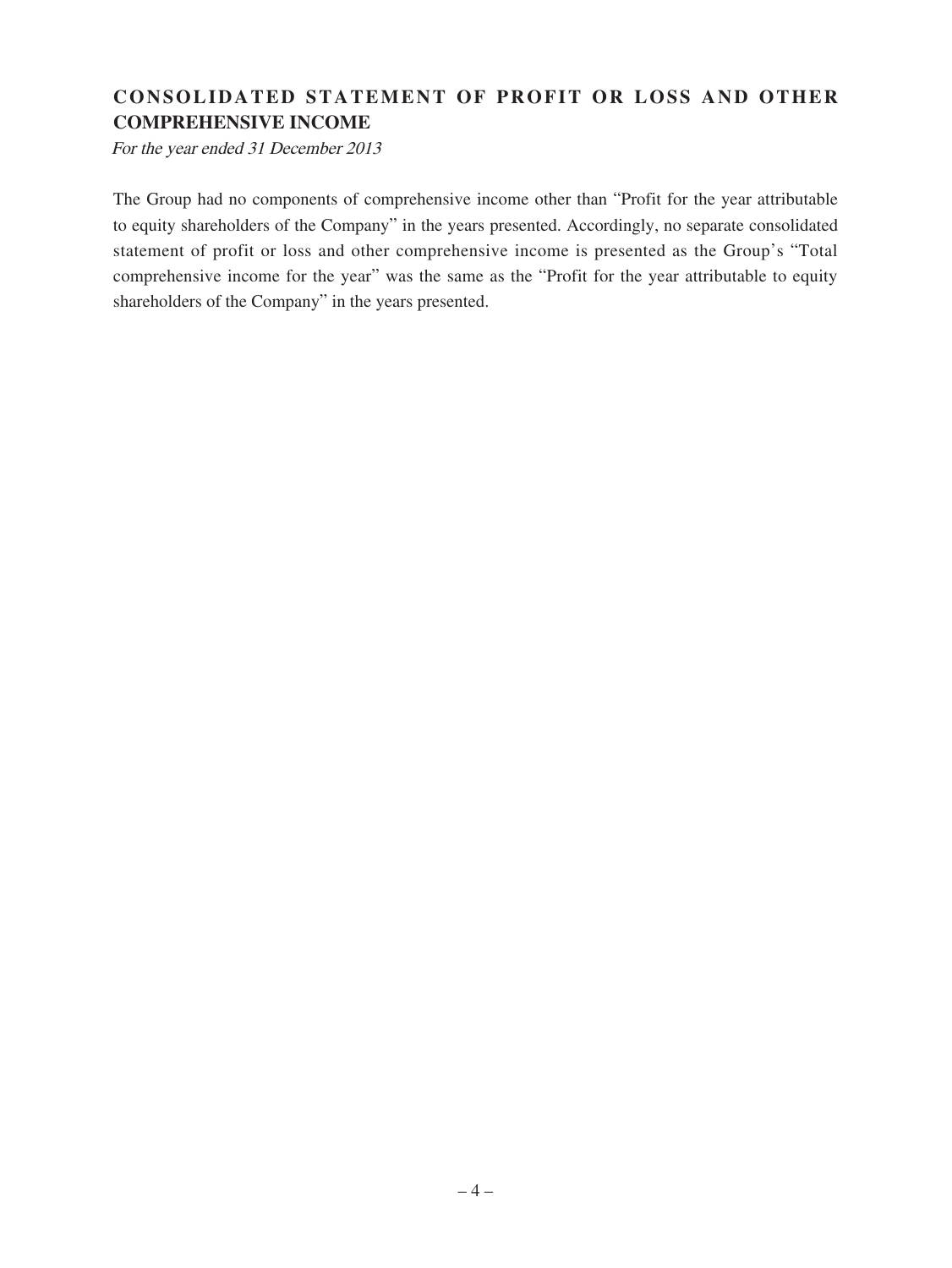## **CONSOLIDATED BALANCE SHEET**

At 31 December 2013

|                                              |             | 2013            | 2012     |
|----------------------------------------------|-------------|-----------------|----------|
|                                              | <b>Note</b> | <b>HK\$'000</b> | HK\$'000 |
| <b>Non-current assets</b>                    |             |                 |          |
| Property, plant and equipment                | 10          | 5,108           | 5,969    |
| Deferred tax assets                          |             | 1,585           | 1,951    |
| <b>Total non-current assets</b>              |             | 6,693           | 7,920    |
| <b>Current assets</b>                        |             |                 |          |
| Inventories                                  | 11          | 314             | 303      |
| Trade and other receivables                  | 12          | 36,329          | 46,472   |
| Income tax recoverable                       |             | 1,394           | 753      |
| Cash at bank and on hand                     | 13          | 126,229         | 108,858  |
| <b>Total current assets</b>                  |             | 164,266         | 156,386  |
| <b>Current liabilities</b>                   |             |                 |          |
| Trade and other payables                     | 14          | 7,453           | 10,730   |
| Income tax payables                          |             |                 | 21       |
| <b>Total current liabilities</b>             |             | 7,453           | 10,751   |
| Net current assets                           |             | 156,813         | 145,635  |
| <b>Total assets less current liabilities</b> |             | 163,506         | 153,555  |
| <b>Non-current liabilities</b>               |             |                 |          |
| Deferred tax liabilities                     |             | 803             | 933      |
| <b>Total non-current liabilities</b>         |             | 803             | 933      |
| <b>Net assets</b>                            |             | 162,703         | 152,622  |
| <b>Capital and reserves</b>                  |             |                 |          |
| Share capital                                |             | 10,375          | 10,375   |
| Share premium                                |             | 67,499          | 67,499   |
| Other reserve                                |             |                 |          |
| Retained earnings                            |             | 84,829          | 74,748   |
| <b>Total equity</b>                          |             | 162,703         | 152,622  |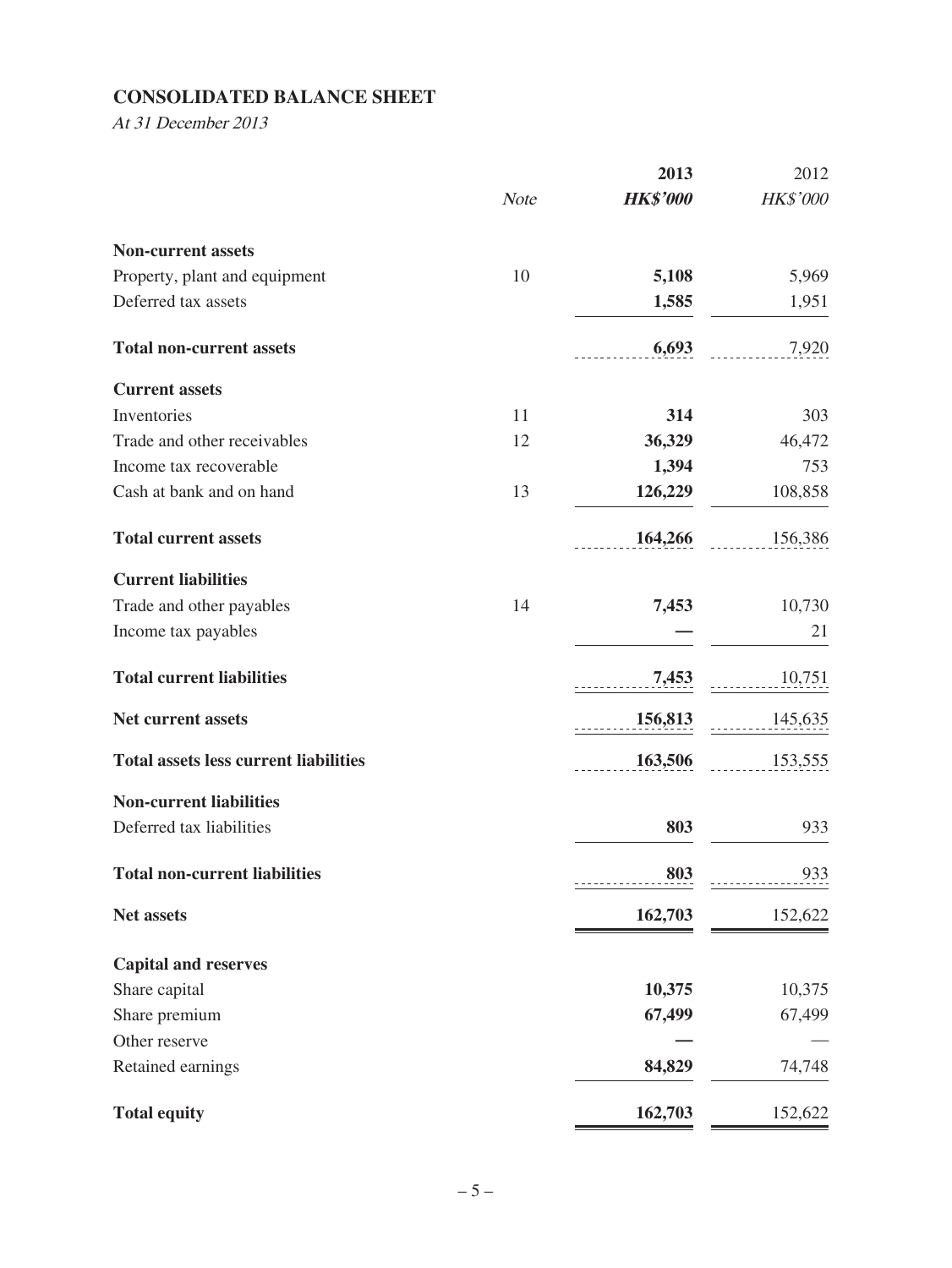## **CONSOLIDATED STATEMENT OF CHANGES IN EQUITY**

For the year ended 31 December 2013

|                                    | <b>Share</b><br>capital | <b>Share</b><br>premium | <b>Other</b><br>reserve | <b>Retained</b><br>earnings | <b>Total</b><br>equity |
|------------------------------------|-------------------------|-------------------------|-------------------------|-----------------------------|------------------------|
|                                    | <b>HK\$'000</b>         | <b>HK\$'000</b>         | <b>HK\$'000</b>         | <b>HK\$'000</b>             | <b>HK\$'000</b>        |
| Balance at 1 January 2012          | 10,375                  | 67,499                  |                         | 52,618                      | 130,492                |
| Change in equity for 2012:         |                         |                         |                         |                             |                        |
| Profit and total comprehensive     |                         |                         |                         |                             |                        |
| income for the year                |                         |                         |                         | 22,130                      | 22,130                 |
| <b>Balance at 31 December 2012</b> |                         |                         |                         |                             |                        |
| and at 1 January 2013              | 10,375                  | 67,499                  |                         | 74,748                      | 152,622                |
| Change in equity for 2013:         |                         |                         |                         |                             |                        |
| Profit and total comprehensive     |                         |                         |                         |                             |                        |
| income for the year                |                         |                         |                         | 10,081                      | 10,081                 |
| <b>Balance at 31 December 2013</b> | 10,375                  | 67,499                  |                         | 84,829                      | 162,703                |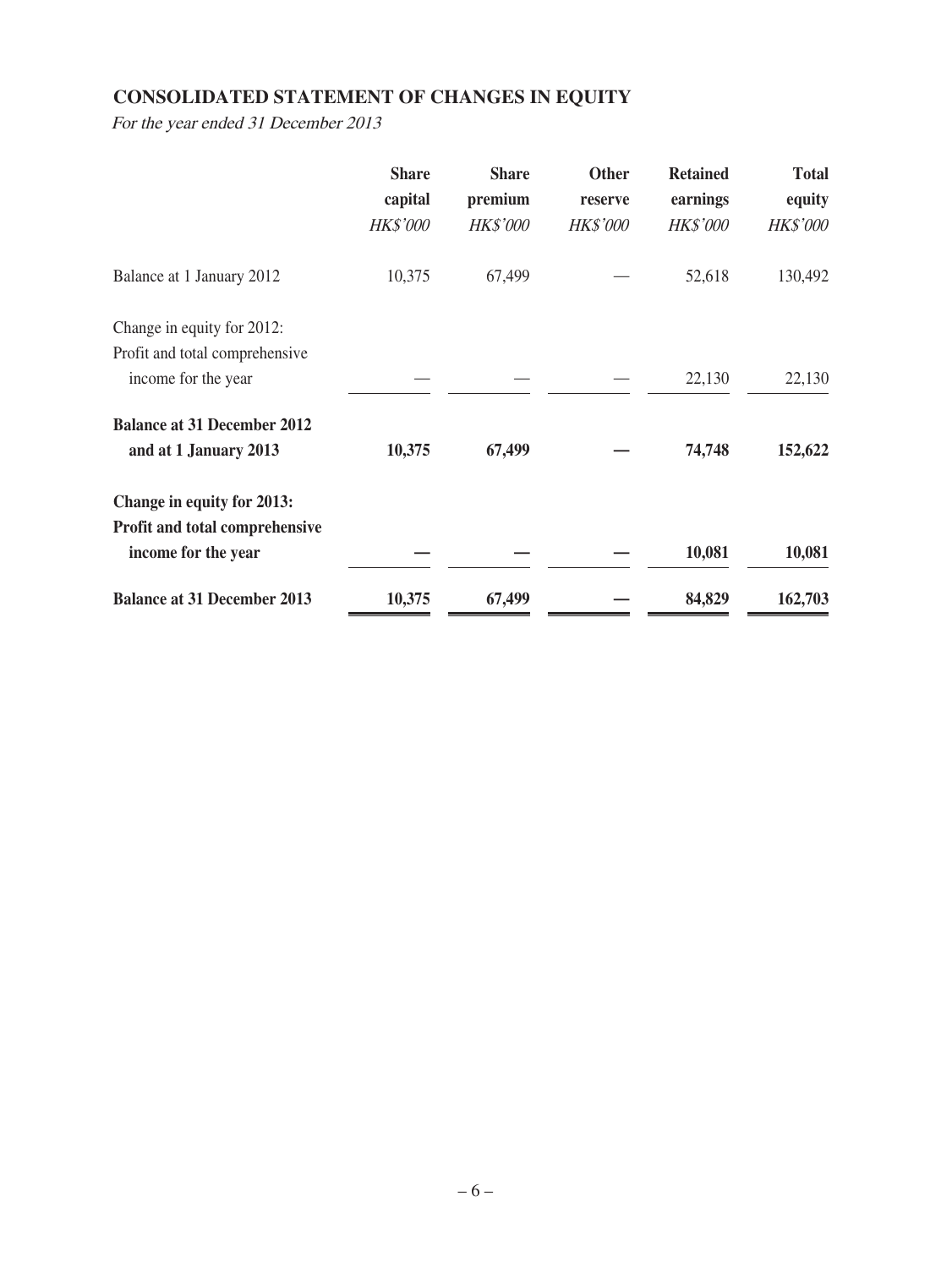### **NOTES**

## **1. BACKGROUND OF THE COMPANY**

Directel Holdings Limited ("the Company") was incorporated in the Cayman Islands on 28 July 2009 as an exempted company with limited liability under the Companies Law, Chapter 22 (Law 3 of 1961, as consolidated and revised) of the Cayman Islands. The Company has established a place of business in Hong Kong and was registered in Hong Kong under Part XI of the Companies Ordinance as a non-Hong Kong company on 25 September 2009. On 2 June 2010, the Company listed its shares with a par value of HK\$0.01 each on the GEM of The Stock Exchange.

The Company and its subsidiaries (together referred to as "the Group") are principally engaged in provision of telecommunications services.

### **2. BASIS OF PREPARATION**

The annual results set out in this announcement do not comprise the consolidated financial statements for the year ended 31 December 2013 but are extracted from the audited consolidated financial statements of the Group for the year ended 31 December 2013.

The financial statements have been prepared in accordance with all applicable International Financial Reporting Standards ("IFRSs"), which collective term includes all applicable individual International Financial Reporting Standards, International Accounting Standards ("IASs") and interpretations, issued by the International Accounting Standards Board ("IASB"). These financial statements also comply with the disclosure requirements of the Hong Kong Companies Ordinance and the applicable disclosure provisions of the Rules Governing the Listing of Securities on the Growth Enterprise Market of the Stock Exchange of Hong Kong Limited.

The preparation of financial statements in conformity with IFRSs requires management to make judgements, estimates and assumptions that affect the application of policies and reported amounts of assets, liabilities, income and expenses. Actual results may differ from these estimates.

IFRS 8 introduces a "management approach" to segment reporting, i.e. the identification of segments and the preparation of segment information must be based on the internal reports that the entity's chief operating decision maker reviews regularly in allocating resources to segments and in assessing their performance.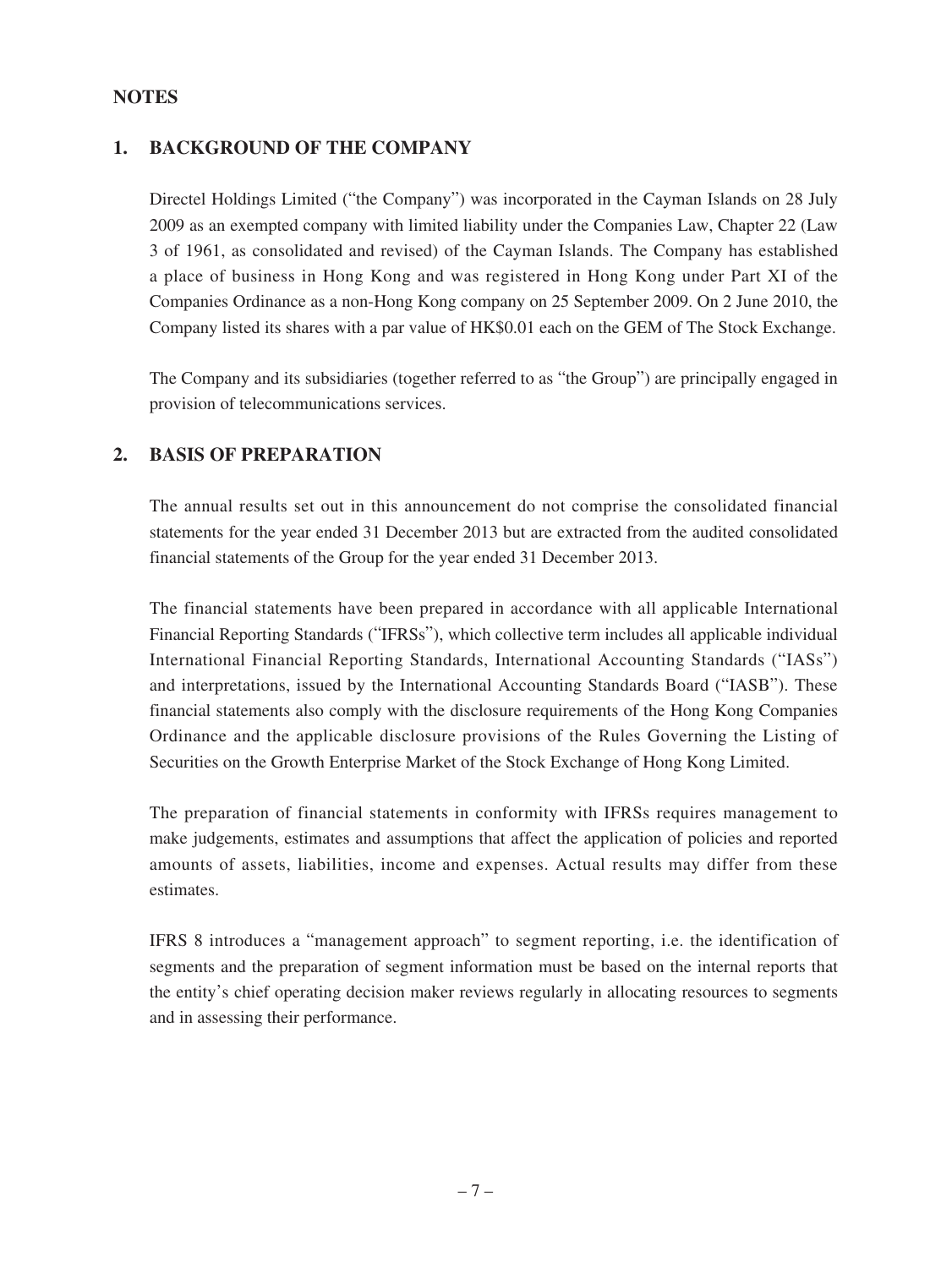### **2. BASIS OF PREPARATION (Continued)**

The financial information provided to the chief operating decisions maker does not contain profit or loss information of each service line and the chief operating decision maker reviews the operating results of the Group as a whole. Therefore, the operations of the Group constitute one single reportable segment.

## **3. CHANGES IN ACCOUNTING POLICIES**

The IASB has issued a number of new IFRSs and amendments to IFRSs that are first effective for the current accounting period of the Group and the Company. Of these, the following developments are relevant to the Group's financial statements:

- Amendments to IAS 1, Presentation of financial statements
- IFRS 10, Consolidated financial statements
- IFRS 12, Disclosure of interests in other entities
- IFRS 13, Fair value measurement
- Amendments to IFRS 7, Disclosure Offsetting financial assets and financial liabilities

### **Amendments to IAS 1, Presentation of financial statements**

The Group has chosen to use the new titles "statement of profit or loss" and "statement of profit or loss and other comprehensive income" as introduced by the amendments in these financial statements.

### **IFRS 10, Consolidated financial statements**

IFRS 10 replaces the requirements in IAS 27, Consolidated and separate financial statements, relating to the preparation of consolidated financial statements and SIC-12, Consolidation – Special purpose entities. It introduces a single control model to determine whether an investee should be consolidated, by focusing on whether the entity has power over the investee, exposure or rights to variable returns from its involvement with the investee and the ability to use its power to affect the amount of those returns.

As a result of the adoption of IFRS 10, the Group has changed its accounting policy with respect to determining whether it has control over an investee. The adoption does not change any of the control conclusions reached by the Group in respect of its involvement with other entities as at 1 January 2013.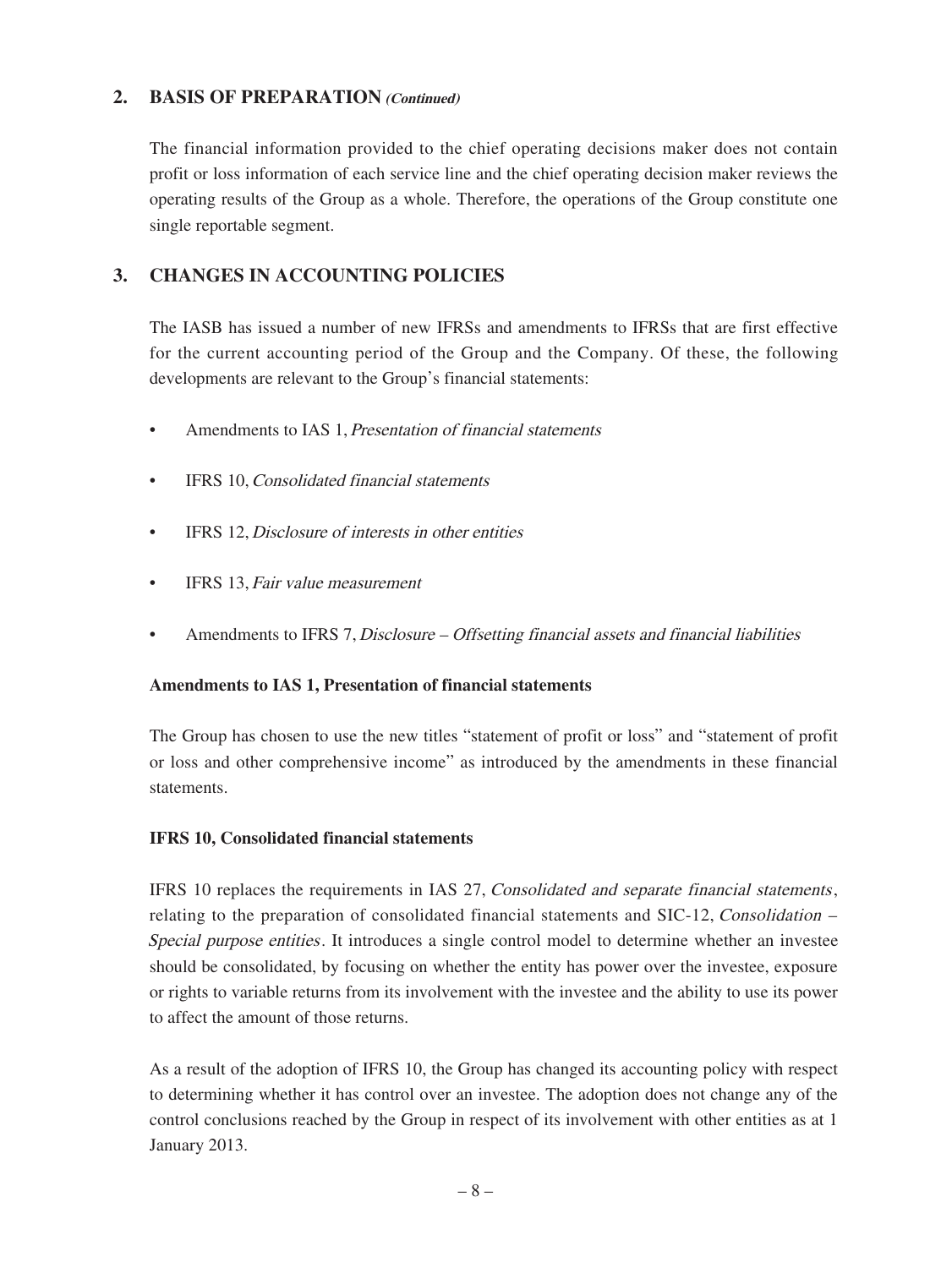## **3. CHANGES IN ACCOUNTING POLICIES (Continued)**

### **IFRS 12, Disclosure of interests in other entities**

IFRS 12 brings together into a single standard all the disclosure requirements relevant to an entity's interests in subsidiaries, joint arrangements, associates and unconsolidated structured entities. The disclosures required in IFRS 12 are generally more extensive than those previously required by the respective standards. To the extent that the requirements are applicable to the Group, the Group has provided those disclosures in the consolidated financial statements.

#### **IFRS 13, Fair value measurement**

IFRS 13 replaces existing guidance in individual IFRSs with a single source of fair value measurement guidance. IFRS 13 also contains extensive disclosure requirements about fair value measurements for both financial instruments and non-financial instruments. The adoption of IFRS 13 does not have any material impact on the fair value measurements of the Group's assets and liabilities.

#### **Amendments to IFRS 7 – Disclosures – Offsetting financial assets and financial liabilities**

The amendments introduce new disclosures in respect of offsetting financial assets and financial liabilities. Those new disclosures are required for all recognised financial instruments that are set off in accordance with IAS 32, *Financial instruments: Presentation* and those that are subject to an enforceable master netting arrangement or similar agreement that covers similar financial instruments and transactions, irrespective of whether the financial instruments are set off in accordance with IAS 32.

As a result of the amendments to IFRS 7, the Group has expanded its disclosures about offsetting of the financial instruments and provided those disclosures in the consolidated financial statements.

The Group has not applied any new standard or interpretation that is not yet effective for the current accounting period.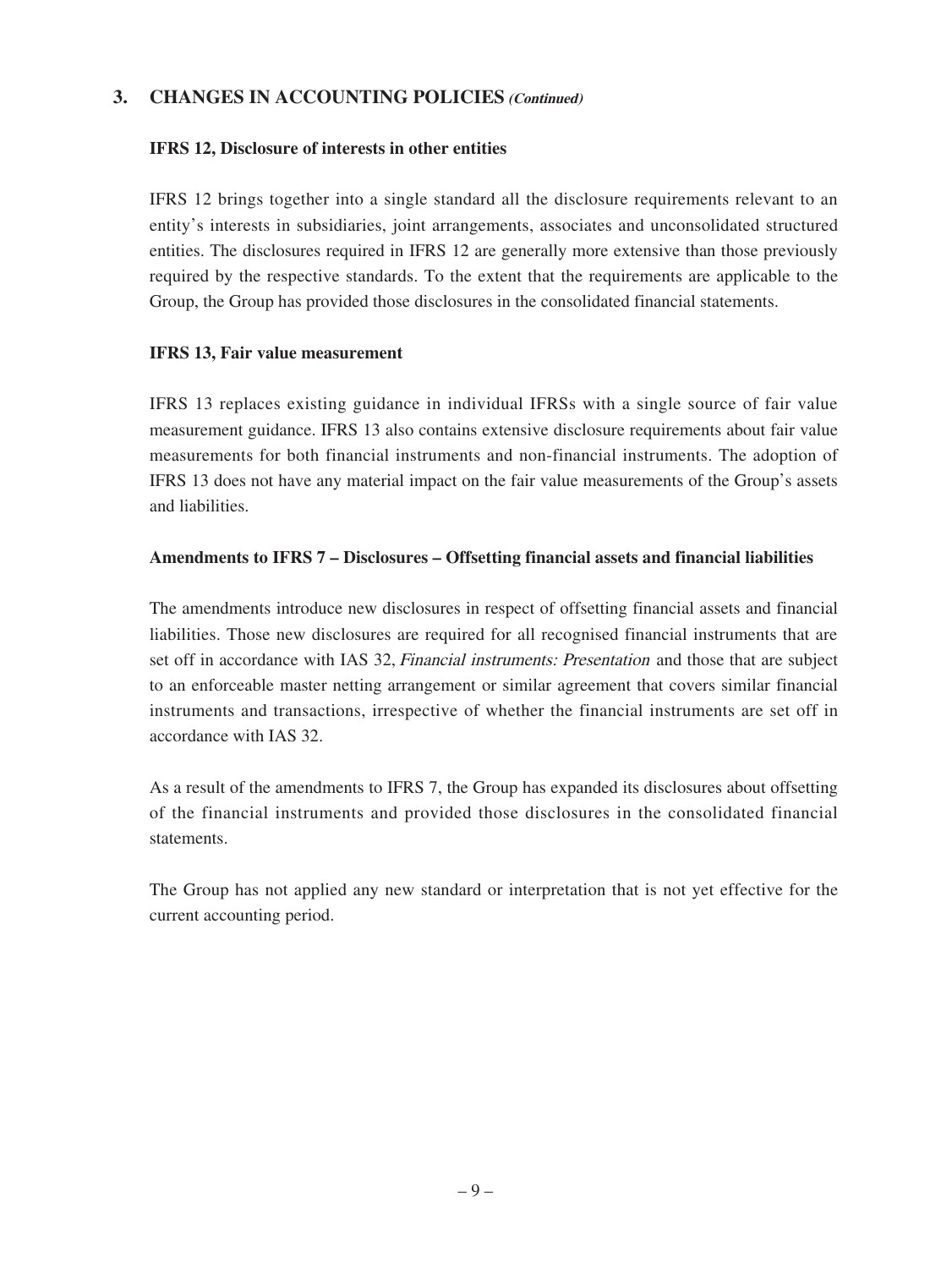### **4. TURNOVER**

|                                            | 2013            | 2012            |
|--------------------------------------------|-----------------|-----------------|
|                                            | <b>HK\$'000</b> | <b>HK\$'000</b> |
| Provision of telecommunications services   | 50,339          | 71,106          |
| Provision of telesales dealership services | 543             | 674             |
|                                            | 50,882          | 71,780          |

Revenue from transactions with external customers, including revenue derived from individual customers who are known to the Group to be subject to common control, amounting to 10% or more of the Group's aggregate turnover during the year are as follows:

|                             | 2013            | 2012            |
|-----------------------------|-----------------|-----------------|
|                             | <b>HK\$'000</b> | <b>HK\$'000</b> |
| The largest customer        | 17,416          | 22,256          |
| The second largest customer | 9,440           | 16,536          |
| The third largest customer  | 6,918           | 10,880          |

### **5. FINANCE INCOME**

|                                  | 2013<br><b>HK\$'000</b> | 2012<br><b>HK\$'000</b> |
|----------------------------------|-------------------------|-------------------------|
| Interest income                  | 570                     | 380                     |
| Net foreign exchange gain/(loss) | 415                     | (102)                   |
|                                  | 985                     | 278                     |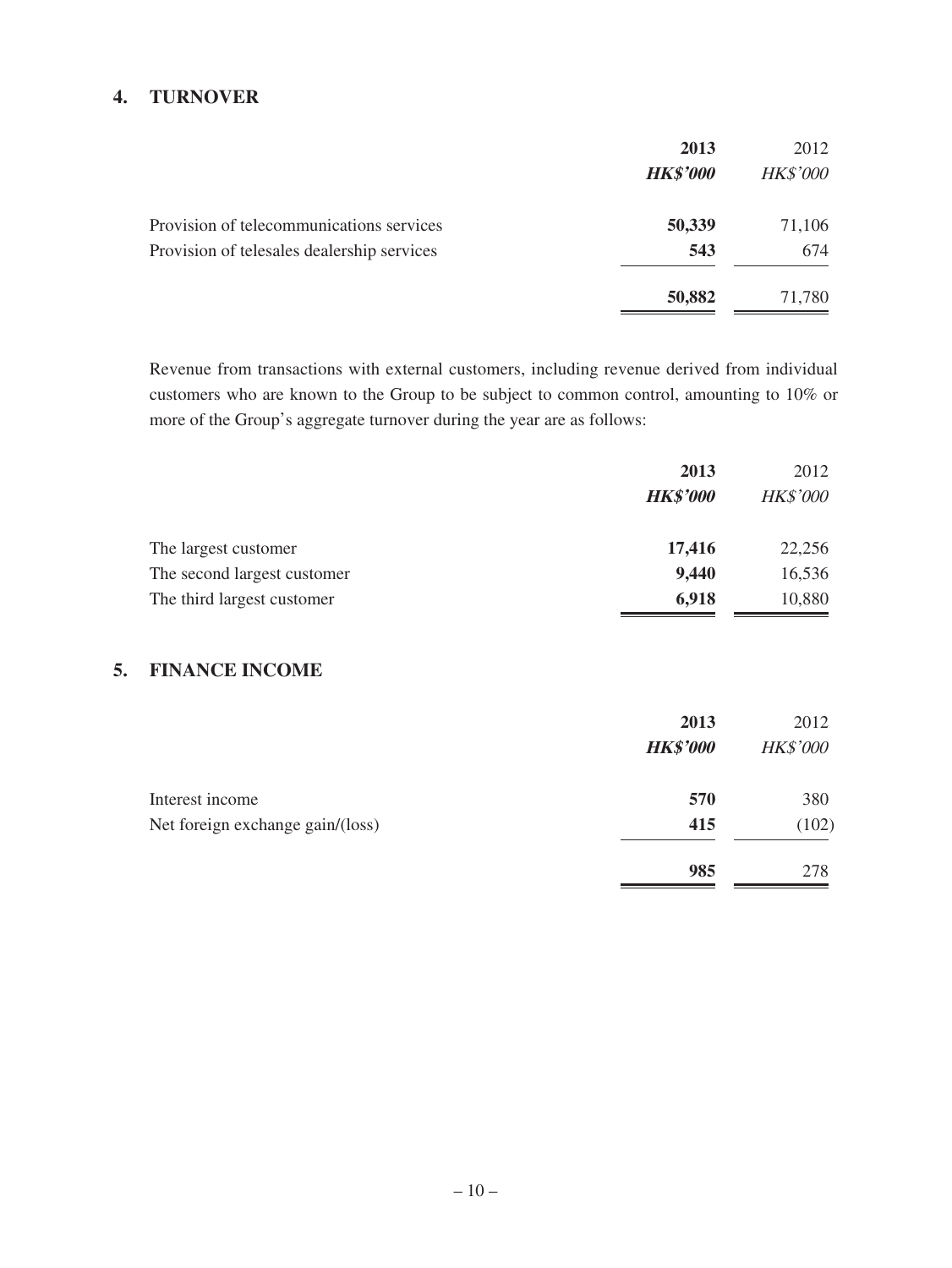# **6. PROFIT BEFORE TAXATION**

Profit before taxation is arrived at after charging/(crediting):

|     |                                                          | 2013<br><b>HK\$'000</b> | 2012<br><b>HK\$'000</b> |
|-----|----------------------------------------------------------|-------------------------|-------------------------|
| (a) | <b>Staff costs</b>                                       |                         |                         |
|     | Salaries, wages and other benefits                       | 3,507                   | 3,446                   |
|     | Contributions to defined contribution retirement plan    | 145                     | 143                     |
|     |                                                          | 3,652                   | 3,589                   |
| (b) | Other items                                              |                         |                         |
|     | Depreciation                                             | 920                     | 851                     |
|     | Licence charges                                          | 2,320                   | 2,857                   |
|     | Operating lease charges in respect of                    |                         |                         |
|     | - rental of properties                                   | 528                     | 528                     |
|     | - rental of transmission lines                           | 1,079                   | 1,033                   |
|     | Auditors' remuneration                                   |                         |                         |
|     | - audit services                                         | 887                     | 866                     |
|     | - tax services                                           | 76                      | 73                      |
|     | - other services                                         | 10                      | 370                     |
|     | <b>Utilities</b>                                         | 78                      | 75                      |
|     | Repair and maintenance                                   | 948                     | 537                     |
|     | (Reversal of write down of)/allowance for doubtful debts | (66)                    | 48                      |
|     | Cost of inventories                                      | 741                     | 1,049                   |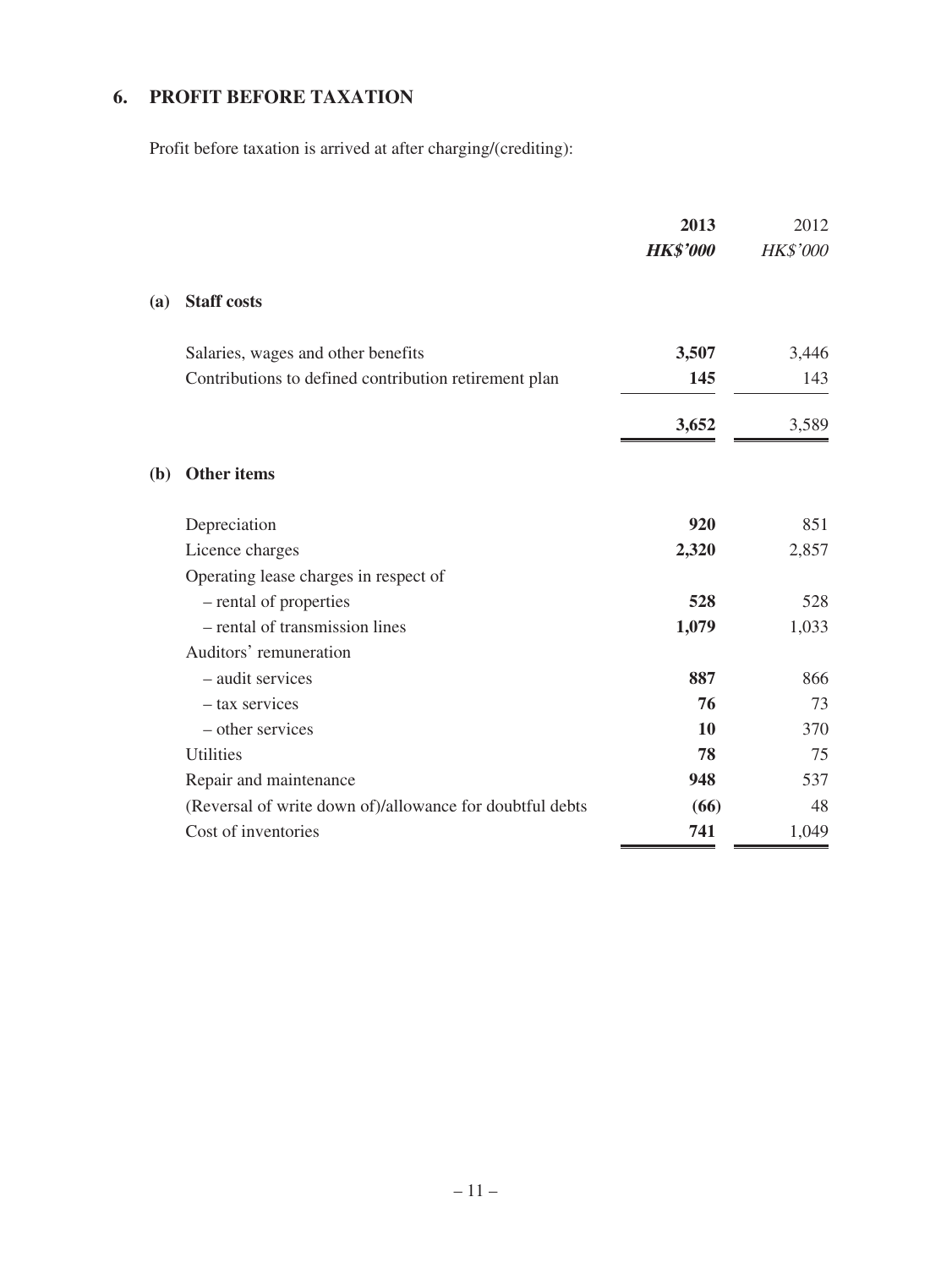## **7. INCOME TAX**

|                                     | 2013<br><b>HK\$'000</b> | 2012<br><b>HK\$'000</b> |
|-------------------------------------|-------------------------|-------------------------|
| Current tax – Hong Kong Profits Tax | 1,998                   | 3,289                   |
| Deferred tax                        | 236                     | 1,319                   |
|                                     | 2,234                   | 4,608                   |

The Company's Hong Kong subsidiaries are subject to Hong Kong Profits Tax. In addition, whilst the Company and Elitel Limited are incorporated in the Cayman Islands, they are considered as having a presence in Hong Kong for tax purpose since they are primarily managed and controlled in Hong Kong. Accordingly, they are subject to tax on an entity basis on income arising in or derived from Hong Kong. The provision for Hong Kong Profits Tax for the year ended 31 December 2013 is calculated at 16.5% (2012: 16.5%) of the estimated assessable profits for the year. The payments of dividends by Hong Kong companies are not subject to any Hong Kong withholding tax.

### **8. DIVIDENDS**

The Board does not recommend the payment of a final dividend for the year ended 31 December 2013 (2012: Nil).

### **9. EARNINGS PER SHARE**

#### **(a) Basic earnings per share**

The calculation of basic earnings per share is based on the profit attributable to ordinary equity shareholders of the Company of approximately HK\$10,081,000 (2012: approximately HK\$22,130,000) and the weighted average of 1,037,500,000 (2012: 1,037,500,000) ordinary shares of the Company.

#### **(b) Diluted earnings per share**

There were no potential dilutive ordinary shares during the current and prior years. Therefore, diluted earnings per share are the same as the basic earnings per share.

### **10. PROPERTY, PLANT AND EQUIPMENT**

During the year ended 31 December 2013, the Group acquired property, plant and equipment with an aggregate cost of approximately HK\$59,000 (2012: approximately HK\$4,389,000).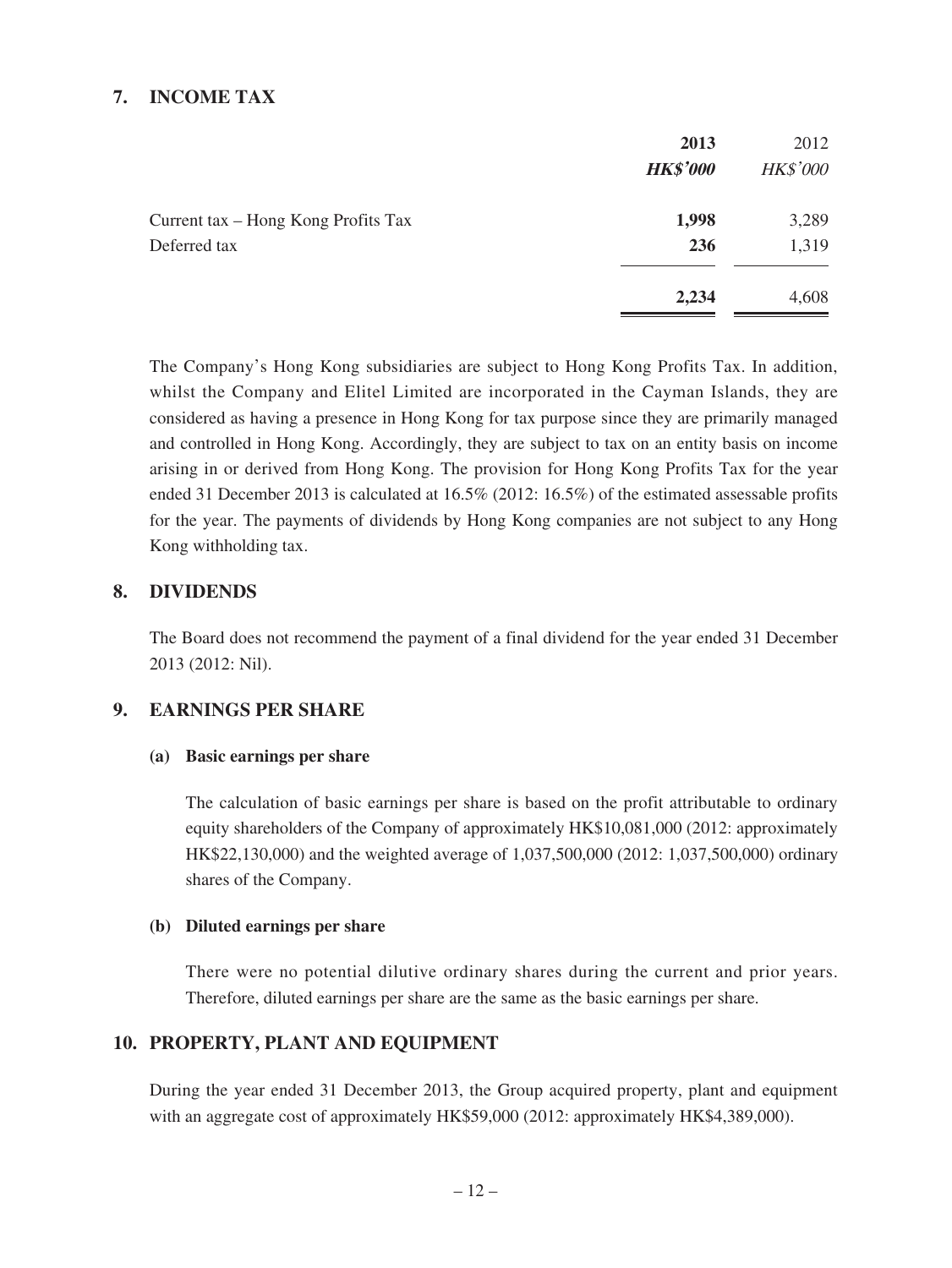#### **11. INVENTORIES**

|                   | 2013            | 2012            |
|-------------------|-----------------|-----------------|
|                   | <b>HK\$'000</b> | <b>HK\$'000</b> |
| SIM cards         | 283             | 269             |
| Recharge vouchers | 31              | 34              |
|                   | 314             | 303             |

### **12. TRADE AND OTHER RECEIVABLES**

|                                    | 2013            | 2012            |
|------------------------------------|-----------------|-----------------|
|                                    | <b>HK\$'000</b> | <b>HK\$'000</b> |
| Trade receivables                  | 30,318          | 39,478          |
| less: allowance for doubtful debts | (38)            | (104)           |
|                                    | 30,280          | 39,374          |
| Other receivables and prepayments  | 6,049           | 7,098           |
|                                    | 36,329          | 46,472          |

Generally, provision of mobile phone services to the Group's major customers, including major mobile network operators and their dealers, are made in an open account with credit terms up to 30 days after the date of invoice. Subject to negotiations, credit terms can be extended to two to four months for certain customers with well-established trading and payment records on a caseby-case basis. Provision of mobile phone services to the Group's pre-paid users are made with payment in advance, whereas post-paid users are made in an open account with credit terms up to 12 days after the date of invoice. Payments for provision for telesales dealership services are made in bullet payments within one to five months after rendering of services.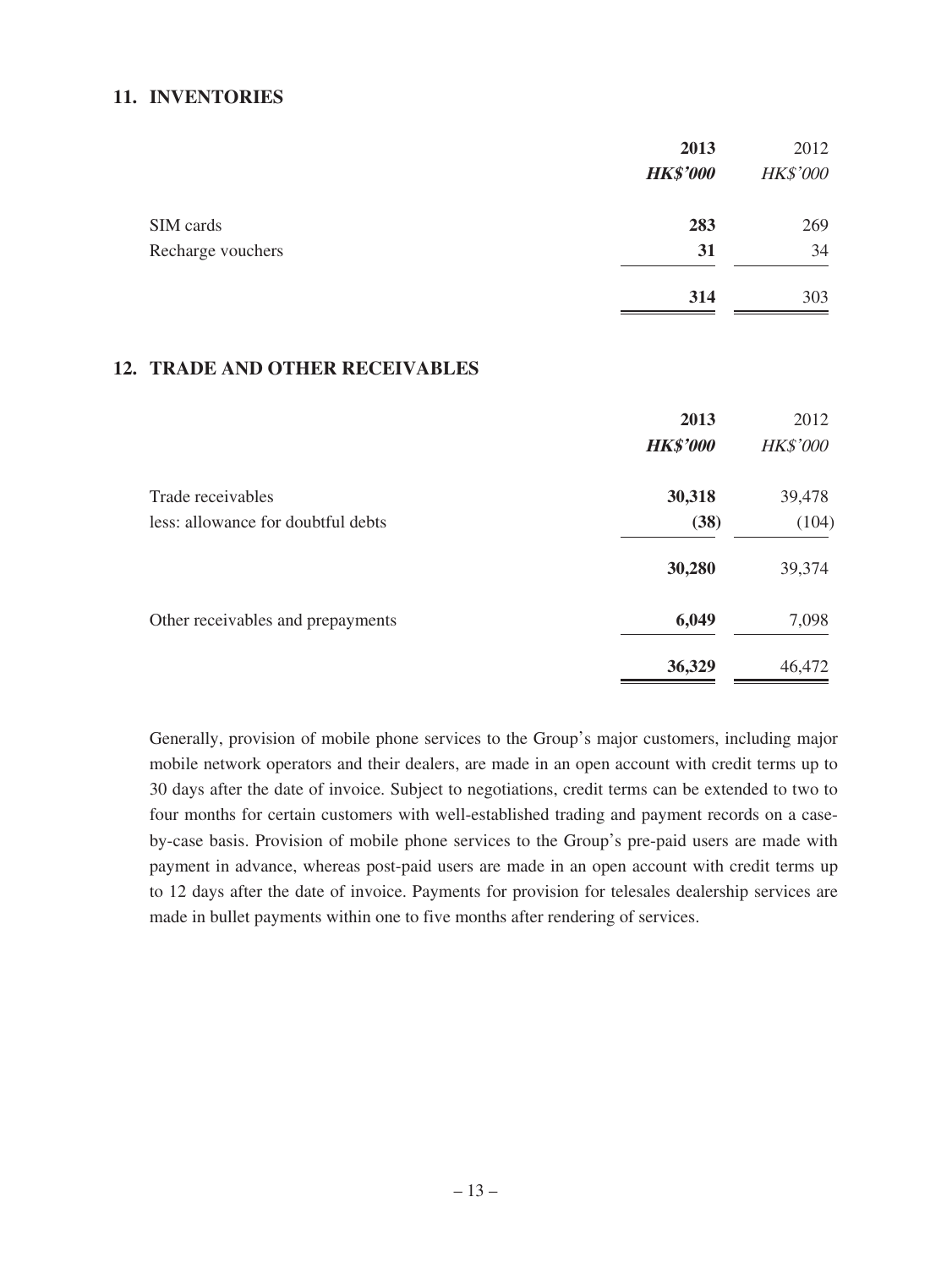## **12. TRADE AND OTHER RECEIVABLES (Continued)**

## (a) Ageing analysis

Included in trade receivables are trade debtors (net of allowance for doubtful debts) with the following ageing analysis by billing date as of the balance sheet date:

|                                      | 2013            | 2012            |
|--------------------------------------|-----------------|-----------------|
|                                      | <b>HK\$'000</b> | <b>HK\$'000</b> |
| Within 1 month                       | 1,603           | 5,011           |
| Over 1 month but less than 3 months  | 4,504           | 9,361           |
| Over 3 months but less than 6 months | 5,843           | 7,590           |
| Over 6 months but less than 1 year   | 5,976           | 6,825           |
| Over 1 year                          | 12,354          | 10,587          |
|                                      | 30,280          | 39,374          |

Included in trade receivables are trade debtors with the following ageing analysis by due date as of the balance sheet date:

|                                                     | 2013<br><b>HK\$'000</b> | 2012<br><b>HK\$'000</b> |
|-----------------------------------------------------|-------------------------|-------------------------|
|                                                     |                         |                         |
| Current                                             | 1,603                   | 5,011                   |
| Less than 1 month past due                          | 2,138                   | 4,906                   |
| 1 to 3 months past due                              | 5,405                   | 8,537                   |
| More than 3 months but less than 12 months past due | 9,687                   | 11,766                  |
| More than 12 months past due                        | 11,485                  | 9,258                   |
|                                                     | 30,318                  | 39,478                  |
| Less: allowance for doubtful debts                  | (38)                    | (104)                   |
|                                                     | 30,280                  | 39,374                  |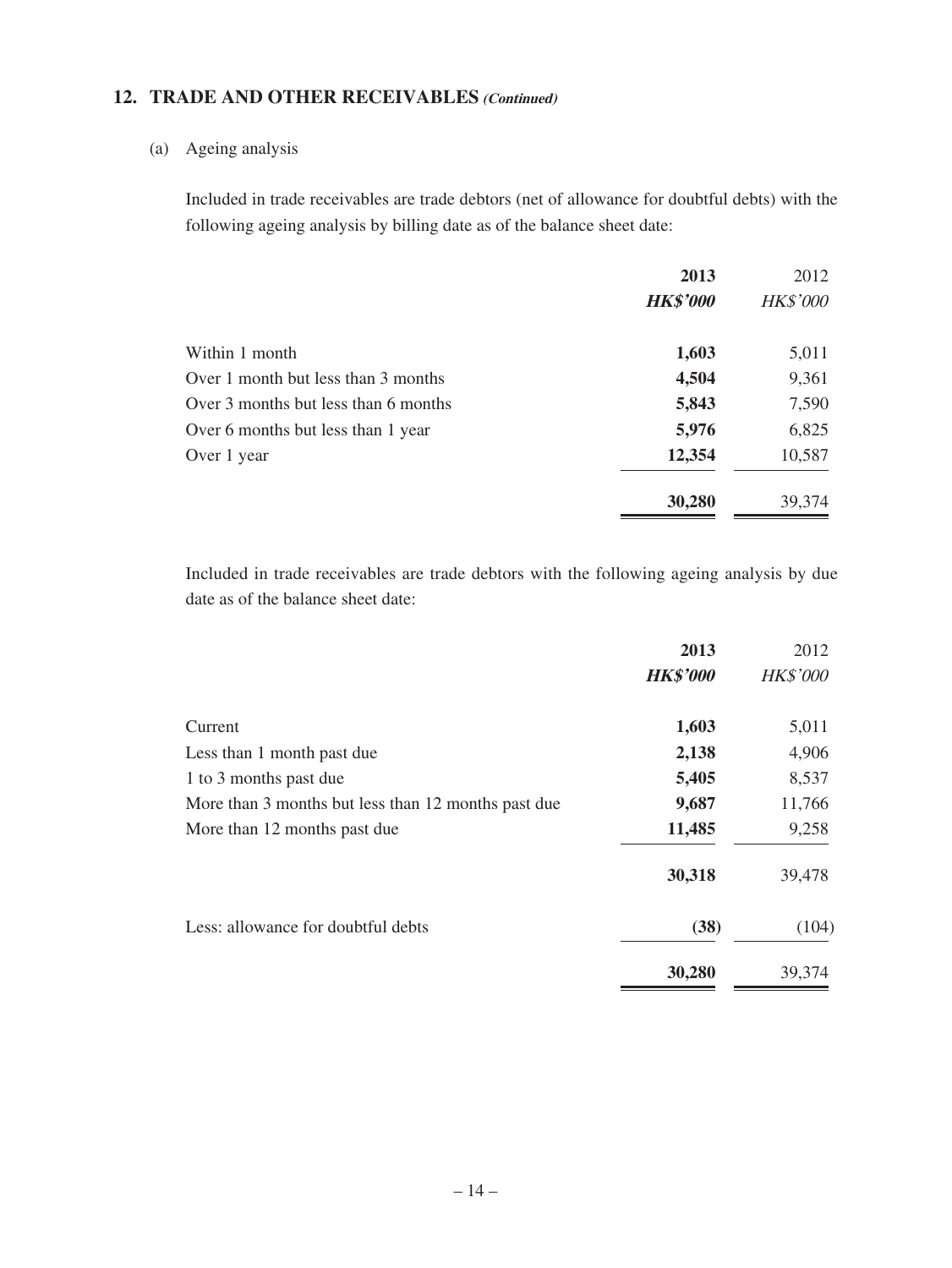#### **12. TRADE AND OTHER RECEIVABLES (Continued)**

#### (b) Trade receivables that are not impaired

The ageing analysis of trade receivables by due date that are neither individually nor collectively considered to be impaired are as follows:

|                                                     | 2013            | 2012            |
|-----------------------------------------------------|-----------------|-----------------|
|                                                     | <b>HK\$'000</b> | <b>HK\$'000</b> |
| Neither past due nor impaired                       | 1,603           | 5,011           |
| Less than 1 month past due                          | 2,138           | 4,906           |
| 1 to 3 months past due                              | 5,405           | 8,537           |
| More than 3 months but less than 12 months past due | 9,686           | 11,765          |
| More than 12 months past due                        | 11,448          | 9,155           |
|                                                     | 28,677          | 34,363          |
|                                                     | 30,280          | 39,374          |

Trade receivables that were neither past due nor impaired relate to customers for whom there was no recent history of default. Trade receivables that were past due but not impaired relate to a number of independent customers that have a good track record with the Group. Based on past experience, management believes that no impairment allowance is necessary in respect of these balances as there has not been a significant change in credit quality and the balances are still considered fully recoverable. The Group does not hold any collateral over these balances.

In particular, the trade receivables as at 31 December 2013 included amounts due from a mobile network operator in China ("that MNO") amounting to approximately HK\$23,723,000, of which HK\$8,659,000 and HK\$11,328,000 fell into "More than 3 months but less than 12 months past due" and "More than 12 months past due", respectively. The credit terms of 30 days were granted by the Group to that MNO as it is in line with the credit policy of the Group whilst the delay in settlement by that MNO renders the actual credit period longer than the contractual credit period, the Directors consider that (i) that MNO, being a subsidiary of a company which is listed on the Main Board of the Stock Exchange and the New York Stock Exchange, is a reputable company in China; (ii) the Group has established long term ongoing business relationship with that MNO; (iii) the Group has been able to receive amounts due from that MNO without any disputes or balances requiring to be written off; and (iv) the Group has been conducting constant and positive dialogue with that MNO in relation to the settlement of the outstanding balances. Taking into account the above, the Directors are confident that that MNO would fulfill its payment obligations and no impairment allowance is considered necessary as at 31 December 2013.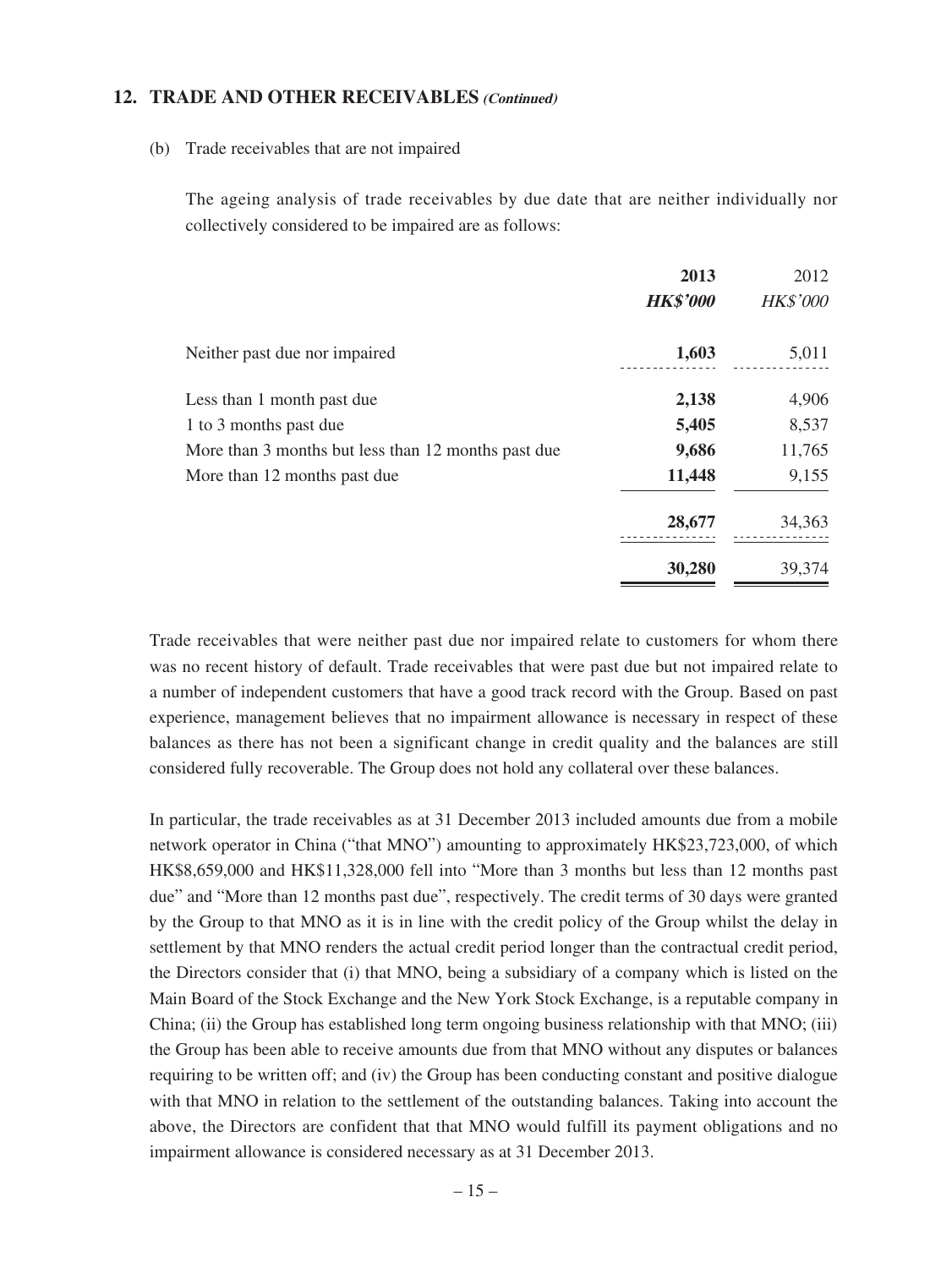## **13. CASH AT BANK AND ON HAND**

|                                                              | 2013            | 2012            |
|--------------------------------------------------------------|-----------------|-----------------|
|                                                              | <b>HK\$'000</b> | <b>HK\$'000</b> |
| Current and savings accounts                                 | 20,749          | 59,268          |
| Fixed deposits – maturity within three months at acquisition | 31,479          | 49,578          |
| Cash on hand                                                 | 22              | 12              |
| Fixed deposits – maturity over three months at acquisition   | 73,979          |                 |
| Cash at bank and on hand                                     | 126,229         | 108,858         |

## **14. TRADE AND OTHER PAYABLES**

|                | 2013<br><b>HK\$'000</b> | 2012<br><b>HK\$'000</b> |
|----------------|-------------------------|-------------------------|
| Trade payables | 3,752                   | 5,622                   |
| Other payables | 3,701                   | 5,108                   |
|                | 7,453                   | 10,730                  |

Included in trade and other payables are trade creditors with the following ageing analysis by transaction date as of the balance sheet date:

|                                     | 2013            | 2012            |
|-------------------------------------|-----------------|-----------------|
|                                     | <b>HK\$'000</b> | <b>HK\$'000</b> |
| Within 1 month                      | 1,244           | 4,446           |
| Over 1 month but less than 3 months | 2,508           | 1,176           |
|                                     | 3,752           | 5,622           |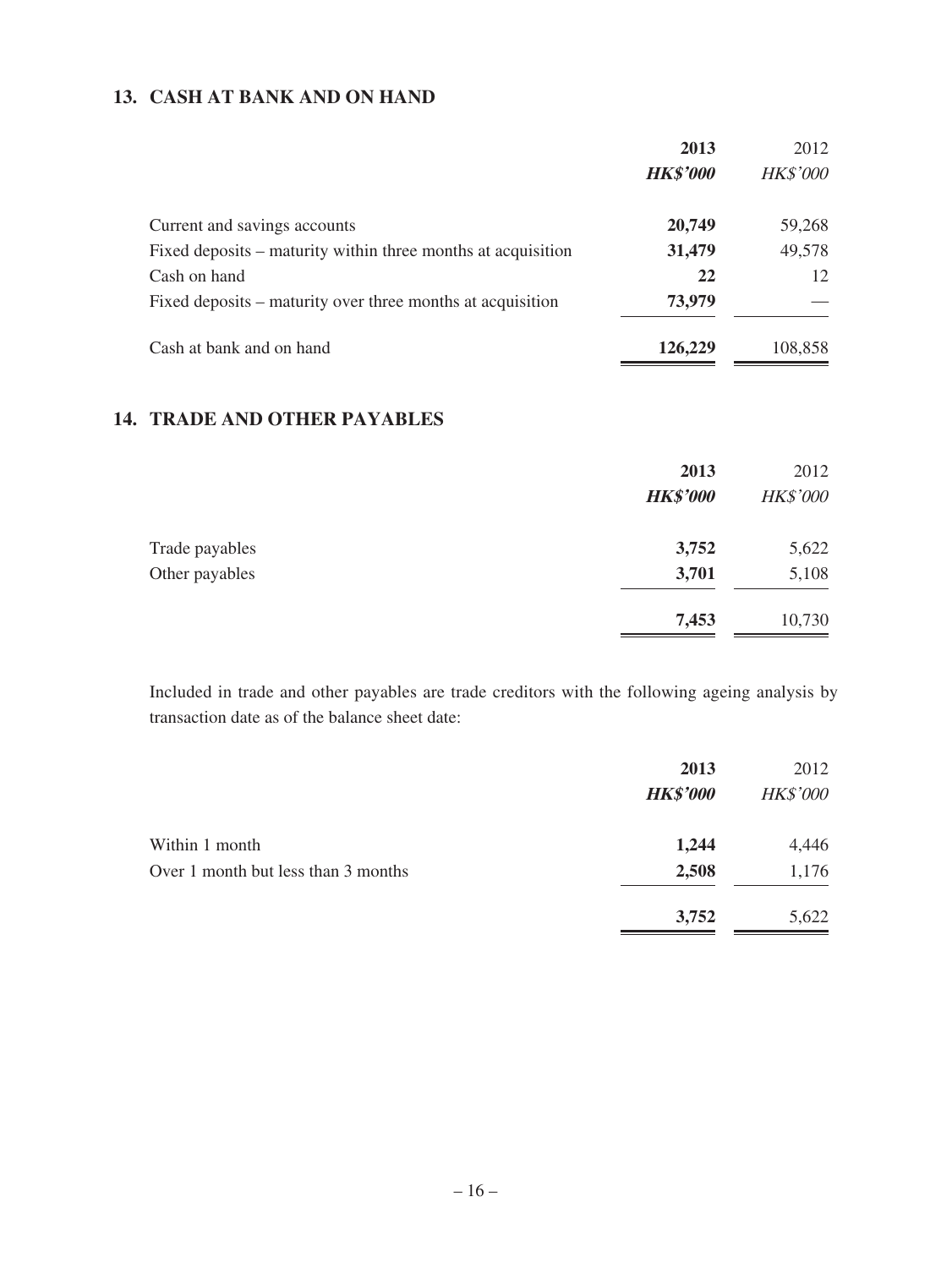### **15. COMMITMENTS**

(a) Capital commitments outstanding at 31 December 2013 not provided for in the financial statements were as follows:

|                | 2013<br><b>HK\$'000</b> | 2012<br><b>HK\$'000</b> |
|----------------|-------------------------|-------------------------|
| Contracted for | 735                     | 1,064                   |

(b) At 31 December 2013, the total future minimum lease payments under non-cancellable operating leases are payable as follows:

|                                   | 2013                                 |                          |                               | 2012                     |
|-----------------------------------|--------------------------------------|--------------------------|-------------------------------|--------------------------|
|                                   | <b>Transmission</b>                  |                          |                               | Transmission             |
|                                   | <b>Properties</b><br><b>HK\$'000</b> | lines<br><b>HK\$'000</b> | Properties<br><b>HK\$'000</b> | lines<br><b>HK\$'000</b> |
| Within 1 year<br>After 1 year but | 528                                  | 604                      | 528                           | 868                      |
| within 5 years                    |                                      | 90                       | 528                           | 278                      |
|                                   | 528                                  | 694                      | 1,056                         | 1,146                    |

The Group is the lessee in respect of a number of properties and transmission lines held under operating lease agreements. The leases typically run for an initial period of one to three years (2012: one to three years), with an option to renew the lease when all terms are renegotiated. None of the leases includes contingent rentals.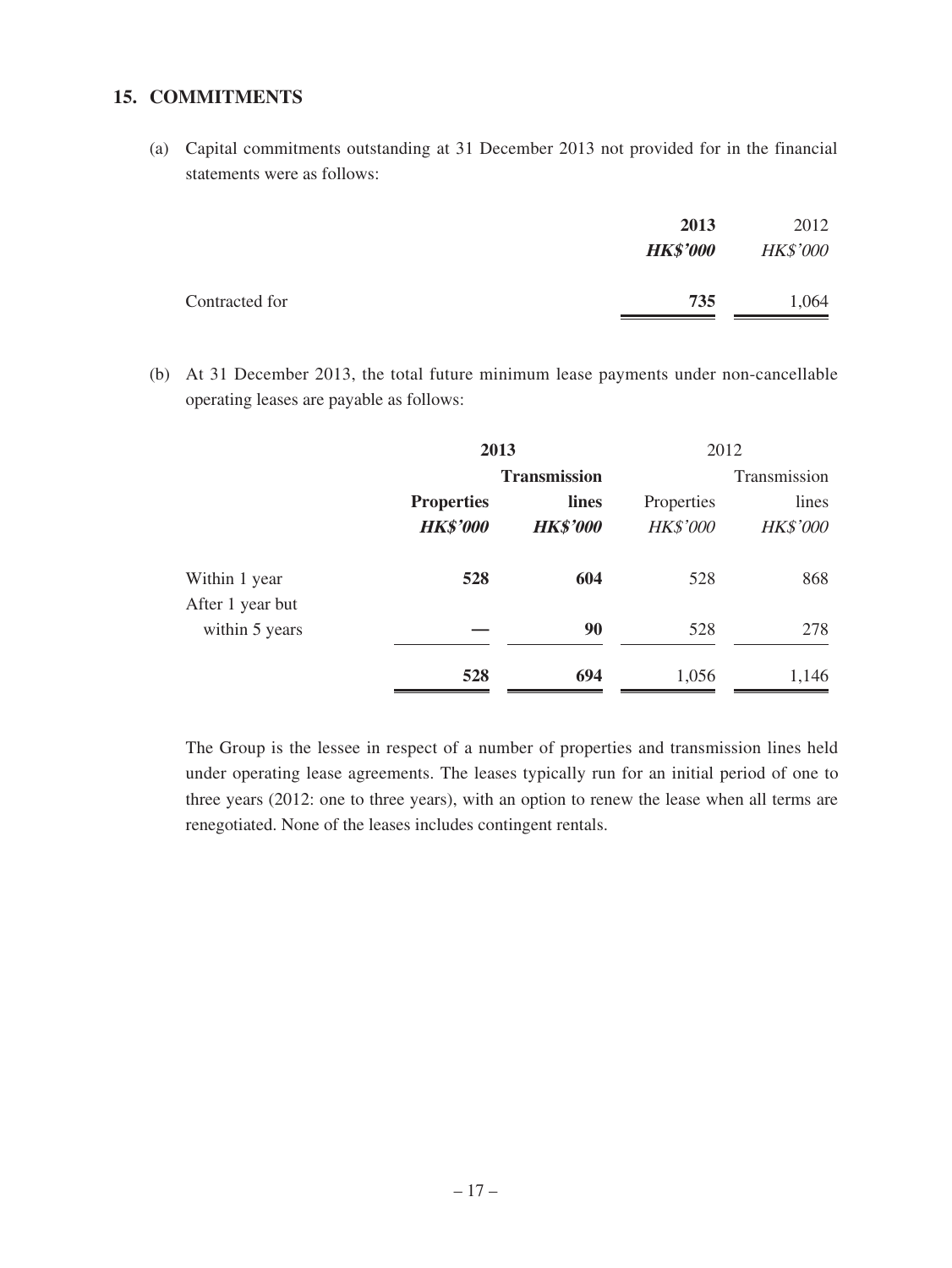### **MANAGEMENT DISCUSSION AND ANALYSIS**

#### **BUSINESS REVIEW**

The Group is a mobile virtual network operator ("MVNO") which is principally engaged in the provision of mobile phone services. The Group does not have its own telecommunications network infrastructure and its business mainly involves the trading of the airtime sourced from two mobile network operators ("MNOs") in Hong Kong and one MNO in the People's Republic of China ("the PRC"), and subsequently sold the airtime through different channels and in various forms to users, dealers or MNOs. The Group's mobile phone services include "One Card Multiple Number" service and Hong Kong local mobile phone services. The Group also provides services of resale of airtime to MNOs, telesales dealership services and other services.

The performance of the Group was weakened for the year ended 31 December 2013 compared to 2012. The monthly average number of activated phone numbers decreased by approximately 19.5% to 190,833 in the year of 2013 when compared to 2012 and the total number of activated phone numbers decreased by approximately 47.0% to 125,273 as of 31 December 2013 compared to 236,550 as of 31 December 2012.

The Group continued to face difficulties in the highly competitive mobile services industry particularly in the data access services and mobile communications applications. The increased popularity of smart phone devices also led to a rapid growth of alternative means of communications (e.g. social networking applications) which had reduced the usage for traditional voice and short message services. The average revenue per user ("ARPU") of the Group showed a decreasing trend and the ARPU of the Group was approximately HK\$21.6 for the year ended 31 December 2013, lower than approximately HK\$24.5 for the last year.

The volume of the Group's airtime sold decreased from approximately 242.4 million minutes for the year of 2012 to approximately 191.3 million minutes for the year of 2013; and the revenue derived from the provision of "One Card Multiple Number" service, Hong Kong local mobile phone services and resale of airtime to MNOs decreased from approximately HK\$71.1 million to approximately HK\$50.3 million during the same period. The Group's revenue per minute of airtime sold decreased from approximately HK\$0.29 for the year of 2012 to approximately HK\$0.26 for the year of 2013.

#### **FINANCIAL REVIEW**

#### **Turnover**

For the year ended 31 December 2013, the turnover of the Group decreased to approximately HK\$50,882,000 compared to approximately HK\$71,780,000 for the last year, represented a decrease of approximately 29.1%. The decrease in turnover was mainly attributable to the decrease in the monthly average number of activated phone numbers and decrease of airtime usage by users.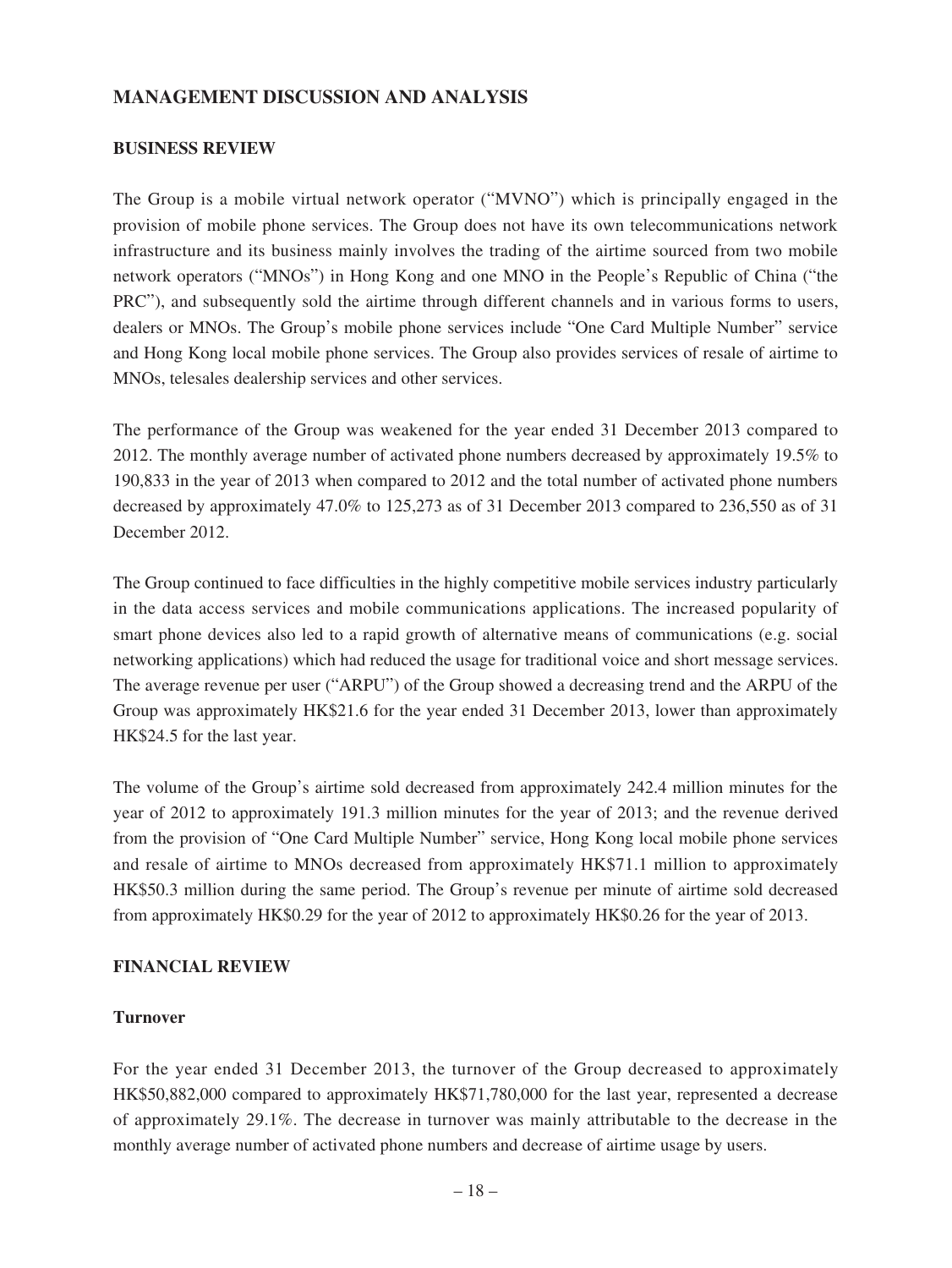### **Cost of Sales**

The Group's cost of sales decreased by approximately 15.2% to approximately HK\$25,106,000 for the year ended 31 December 2013 compared to approximately HK\$29,604,000 for the last year. The cost of sales in respect of the provision of mobile phone services and resale of airtime to MNOs decreased by approximately 14.6% compared to last year. Such decrease was mainly due to the decrease of airtime usage by users. The cost of sales in respect of the provision of telesales dealership services decreased by approximately 36.3% compared to last year, which was in line with the decrease in the revenue derived from the provision of telesales dealership services.

### **Gross Profit**

The gross profit of the Group for the year ended 31 December 2013 decreased to approximately HK\$25,776,000 compared to approximately HK\$42,176,000 for the last year and the gross profit margin decreased to 50.7% for the year ended 31 December 2013 from 58.8% for the last year. The decline in gross profit and gross profit margin was mainly attributable to the decrease of airtime usage by users and the increased unit charge for IDD services by telecommunications services providers.

### **Administrative Expenses**

The Group's administrative expenses for the year ended 31 December 2013 decreased by approximately 8.1% to approximately HK\$14,489,000 compared to approximately HK\$15,760,000 for the last year. The decrease was mainly attributable to the fee incurred for the application of transfer of listing to Main Board of the Stock Exchange for the year ended 31 December 2012, while no such expenses were incurred for the year ended 31 December 2013.

### **Finance Income**

The Group's finance income for the year ended 31 December 2013 increased by approximately 254.3% to approximately HK\$985,000 when compared to approximately HK\$278,000 for the last year. The finance income incurred was mainly due to the increase in interest income and foreign exchange gain arising from the movements in the exchange rate between Hong Kong dollars and Renminbi during the year.

### **Income Tax**

The Group's income tax expenses for the year ended 31 December 2013 decreased by approximately 51.5% to approximately HK\$2,234,000 compared to approximately HK\$4,608,000 for the last year. The decrease was mainly attributed to the decrease of operating profit.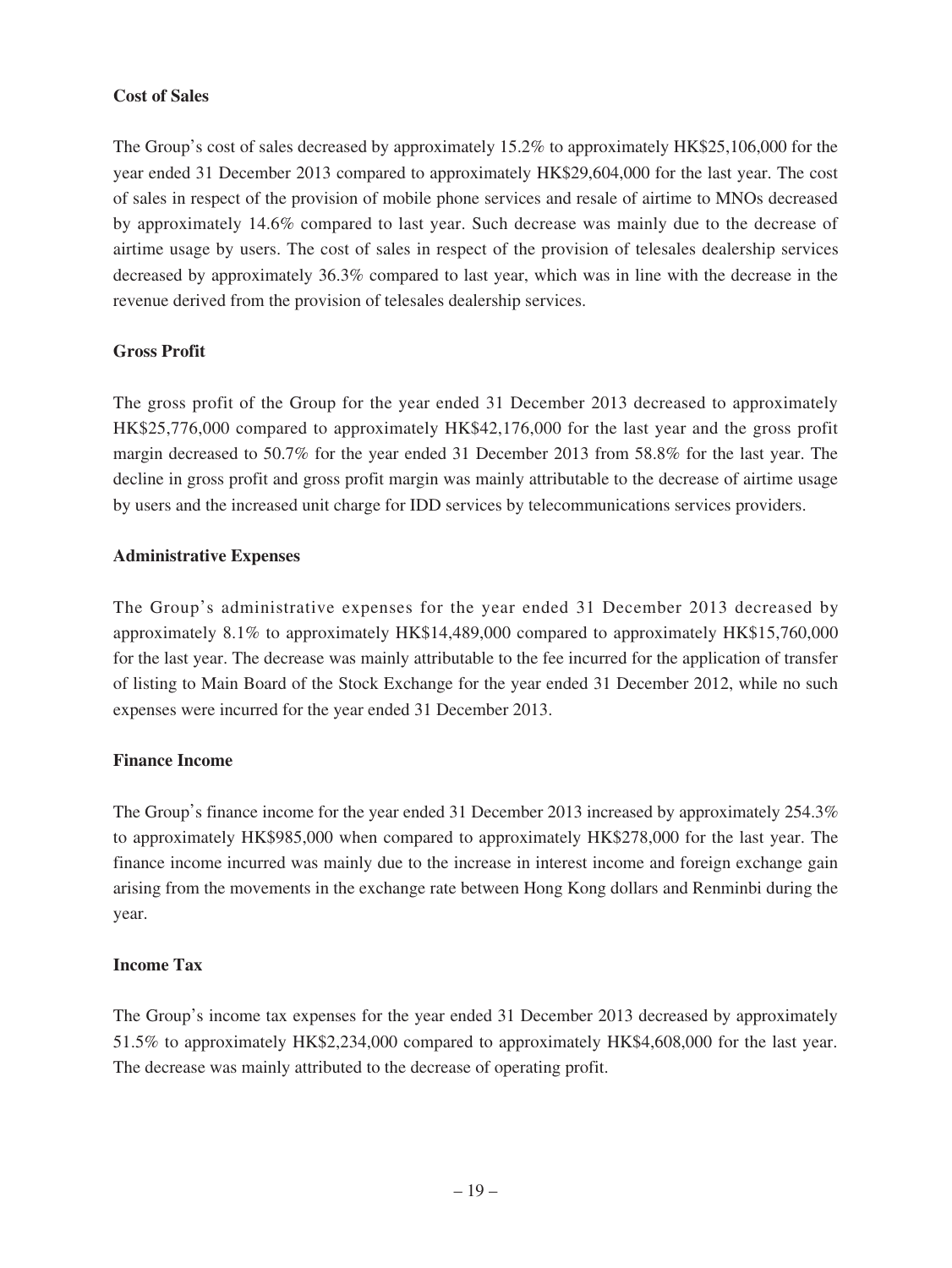#### **Profit Attributable to Shareholders**

The Group's profit attributable to equity shareholders of the Company for the year ended 31 December 2013 decreased by approximately 54.4% to approximately HK\$10,081,000 compared to approximately HK\$22,130,000 for the last year. The decrease was mainly due to the decrease in gross profit and operating profit.

## **BUSINESS OUTLOOK**

Owing to the intensified competition in the mobile services industry particularly in the data access services and mobile communications applications, the Group is cautious and will respond proactively to the pressure and challenges of this ever-changing market. Going forward in the year of 2014, the Group will continue to seek opportunities in existing business to broaden the Group's customer base and expand the Group's operations by means of strengthening relationship with existing dealers, exploring new qualifying dealers and maintaining its low cost strategy for its marketing activities. Also, the Group will execute its business plan continuously to expand the geographical coverage of mobile phone services provided by the Group through development and expansion of such services in Asia Pacific and the Group will provide a wider variety of value-added services for its users to increase turnover by (i) promoting and encouraging the Group's users to utilise and enjoy 3G mobile data services and more value-added data communication services; and (ii) introducing RF-SIM in Hong Kong and Macau, to enhance the Group's overall competitiveness.

## **CAPITAL STRUCTURE**

As at 31 December 2013, the Group had no outstanding loan or borrowing, and the gearing ratio (being ratio of total long term borrowings to equity) was therefore inapplicable. As at 31 December 2013, total equity attributable to equity holders of the Company amounted to approximately HK\$162,703,000 (31 December 2012: approximately HK\$152,622,000), which was primarily attributable to the proceeds from the Placing and earnings.

## **LIQUIDITY AND FINANCIAL RESOURCES**

The Group normally finances its operations with internally generated cash flows and capital contribution from shareholders. As at 31 December 2013, the Group had net current assets of approximately HK\$156,813,000 (31 December 2012: approximately HK\$145,635,000), including cash and bank balances of approximately HK\$126,229,000 (31 December 2012: approximately HK\$108,858,000). The current ratio was 22.0 as at 31 December 2013, higher than 14.5 as at 31 December 2012.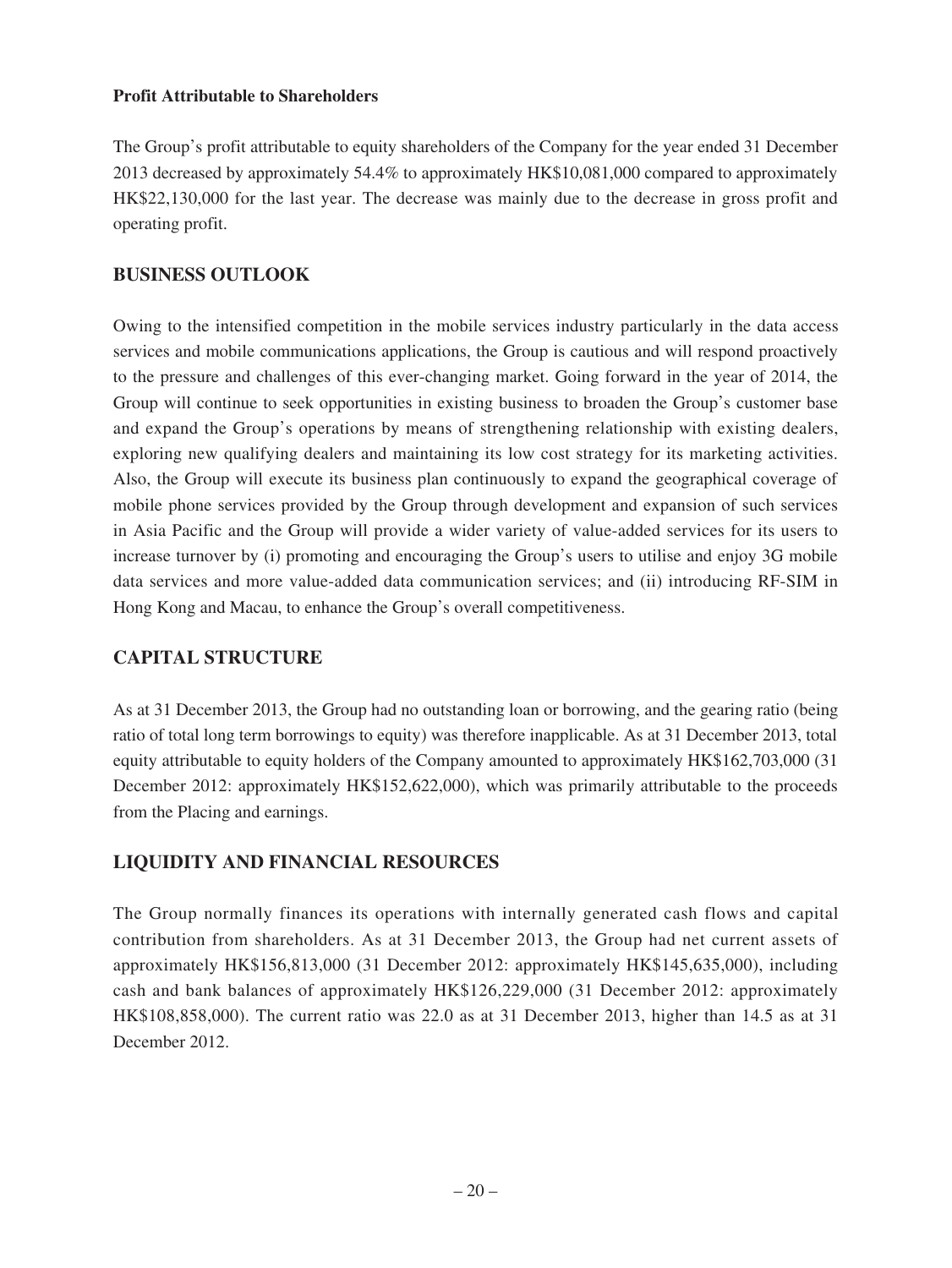## **FOREIGN EXCHANGE EXPOSURE**

The Group is exposed to currency risk primarily through sales and purchases which give rise to receivables, payables and cash balances that are denominated in a foreign currency, i.e. a currency other than the functional currency of the operations to which the transactions relate. The currencies giving rise to this risk are primarily Renminbi ("RMB") and United States dollars ("US\$"). The Group currently does not have hedging policy in respect of the foreign currency risk. However, management monitors the related foreign currency risk exposure closely and will consider hedging significant foreign currency risk exposure should the need arise. As at 31 December 2013, the Group did not have any derivatives for hedging against the exchange rate risk.

### **PLEDGE OF ASSETS**

As at 31 December 2013, the Group did not have any pledges on its assets.

## **CONTINGENT LIABILITIES**

Elitel Limited, a wholly owned subsidiary of the Company, has previously failed to register as a non-Hong Kong company within the prescribed time limit under Part XI of the Hong Kong Companies Ordinance, that is, within one month of establishment of the place of business in Hong Kong in November 2002. Elitel Limited has subsequently notified the Companies Registry regarding such matter and rectified the late registration in October 2009.

As at the date of this announcement, there is a possibility that the Companies Registry may still take action against Elitel Limited in relation to the late registration and that Elitel Limited may be subject to a penalty in this respect, though no action has been taken by the Companies Registry against Elitel Limited to date. During the year ended 31 December 2013, no action has been taken against the Group by the Companies Registry in respect of this matter.

The Group did not recognise any provision in respect of the abovementioned issue as the amount of the obligation cannot be measured with sufficient reliability.

### **SIGNIFICANT ACQUISITION, DISPOSAL OR INVESTMENT**

As at 31 December 2013, the Group has no specific acquisition target. The Group did not have any material acquisition and disposals of subsidiaries and affiliated companies, and investment during the year under review.

### **STAFF AND REMUNERATION POLICY**

As at 31 December 2013, the Group had 13 employees (2012: 12 employees). Remuneration is determined with reference to market terms and the performance, qualification and experience of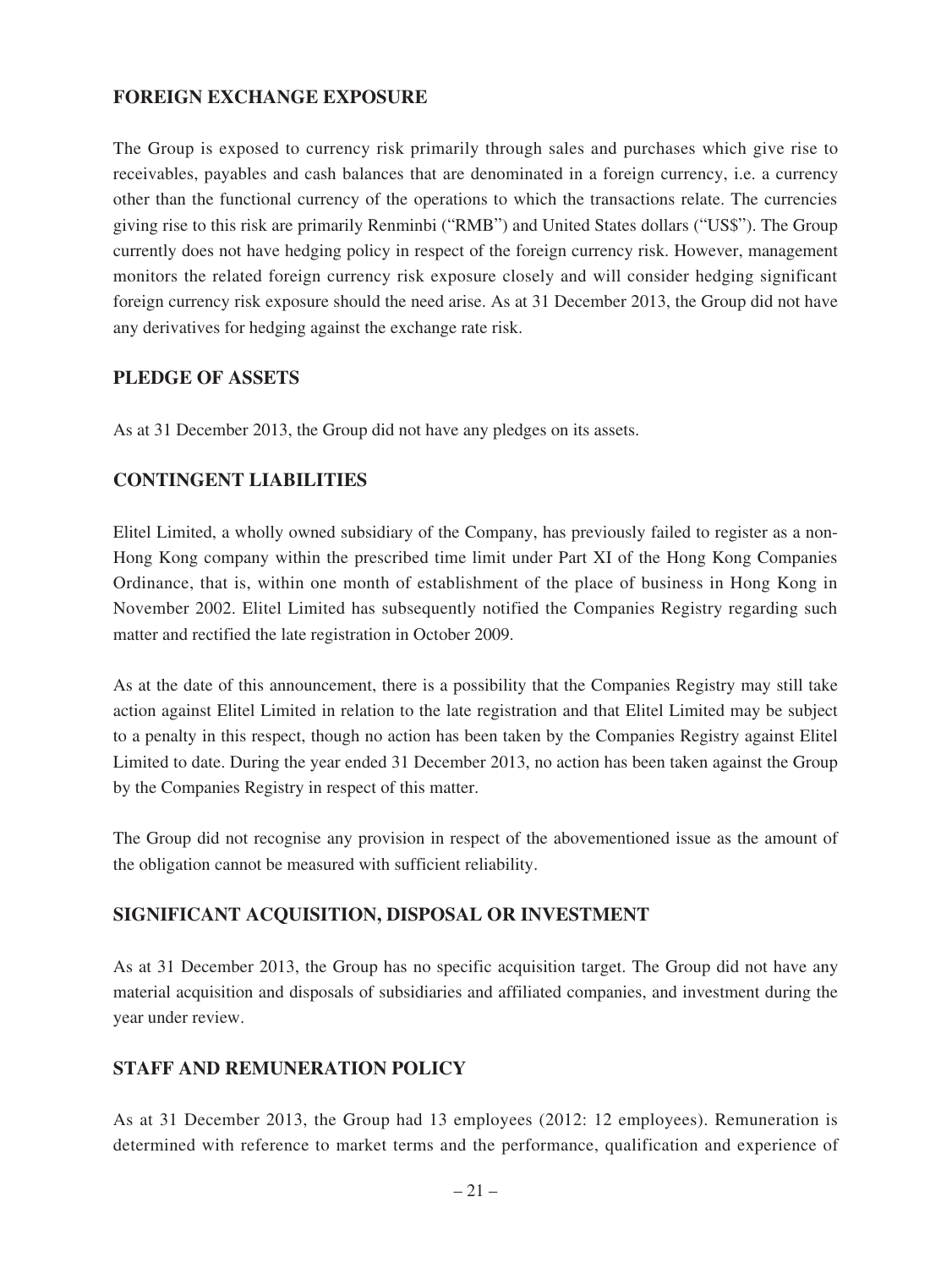individual employee. Year-end bonus based on individual performance will be paid to employees as recognition of and reward for their contributions. Other benefits include medical insurance, share option scheme and contributions to statutory mandatory provident fund scheme to its employees in Hong Kong.

## **DIVIDENDS**

The Board does not recommend the payment of a final dividend for the year ended 31 December 2013 (2012: Nil).

## **CLOSURE OF REGISTER OF MEMBERS**

The register of members will be closed from 7 May 2014 to 9 May 2014, both days inclusive. In order to ascertain the members' entitlement to the attendance of the forthcoming annual general meeting of the Company, all share transfers documents accompanied by the relevant share certificates must be lodged with the Company's branch share registrar and transfer office in Hong Kong, namely Tricor Investor Services Limited at 26/F Tesbury Centre, 28 Queen's Road East, Wanchai, Hong Kong (to be changed to Level 22, Hopewell Centre, 183 Queen's Road East, Hong Kong with effect from 31 March 2014) not later than 4:30 p.m. on 5 May 2014.

## **DIRECTORS' RIGHT TO ACQUIRE SHARES OR DEBENTURES**

Save as disclosed in this announcement, during the year ended 31 December 2013, there was no rights to acquire benefits by means of the acquisition of shares in or debentures of the Company or of any other body corporate granted to any Directors or their respective spouse or children under 18 years of age, or were any such rights exercised by them; or was the Company, its holding company or any of its subsidiaries a party to any arrangements to enable the Directors, their respective spouse or children under 18 years of age to acquire such rights in the Company or any other body corporate.

## **SHARE OPTION SCHEME**

The Company has conditionally adopted the share option scheme in the written resolutions of the shareholders of the Company passed on 20 May 2010 (the "Share Option Scheme").

The Share Option Scheme became unconditional after the listing of the Company's shares on GEM on 2 June 2010. The Company did not grant or cancel any options under the Share Option Scheme any time during the year, and as at 31 December 2013, there was no outstanding share option under the Share Option Scheme.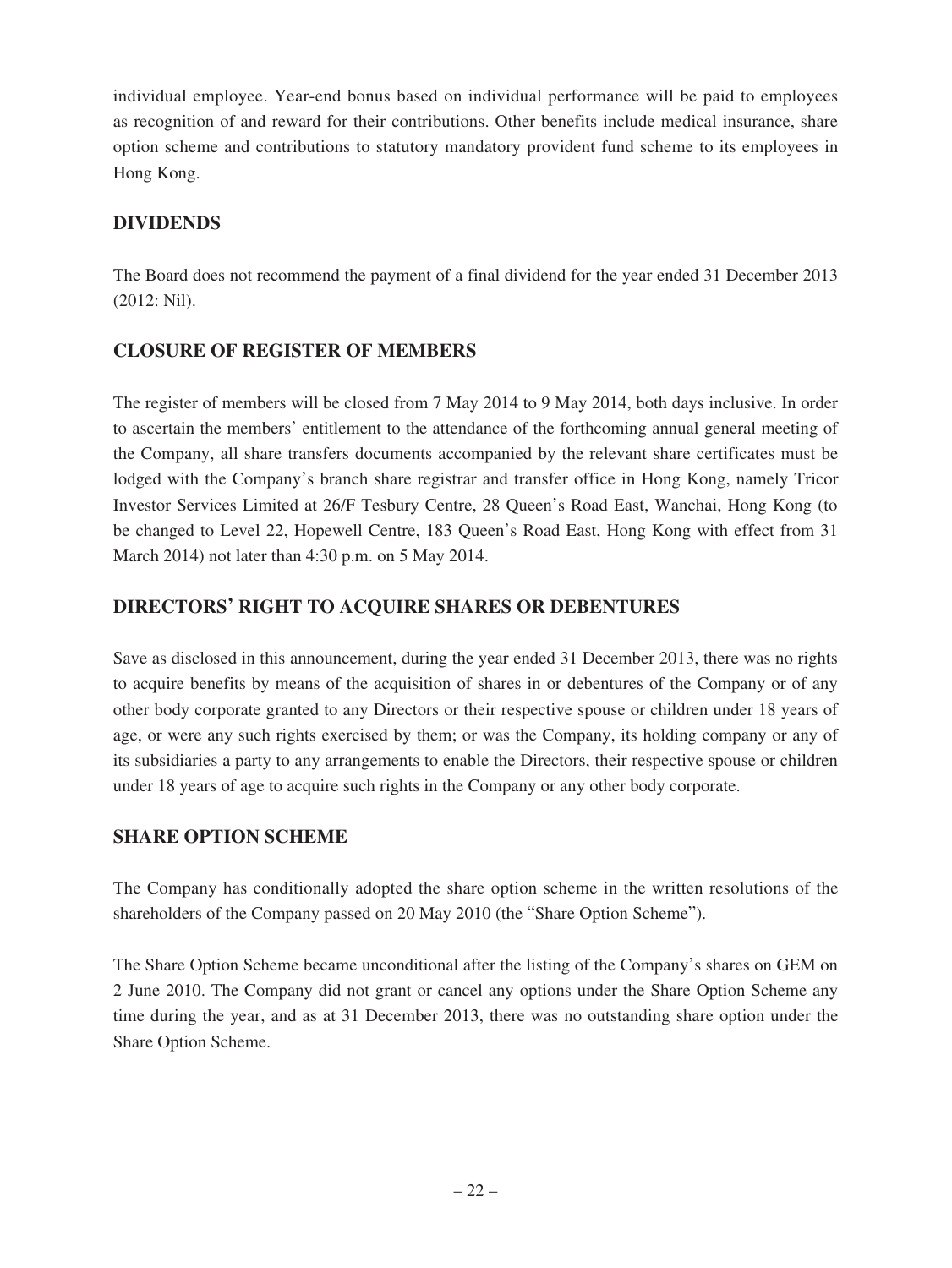## **COMPLIANCE WITH THE CORPORATE GOVERNANCE CODE**

The Company has committed to maintaining high standards of corporate governance to protect the interests of the shareholders of the Company. During the year ended 31 December 2013, the Company has complied with the code provisions as set out in the Corporate Governance Code and Corporate Governance Report (the "CG Code") contained in Appendix 15 to the GEM Listing Rules except for the deviations from code provisions A.6.7 and E.1.2.

In accordance with provision A.6.7 of the CG Code, all independent non-executive Directors and nonexecutive Directors should attend general meetings and develop a balanced understanding of the views of shareholders. Due to conflicting business schedule, Mr. Chen Xue Dao and Mr. Chu, Howard Ho Hwa, the independent non-executive Directors, were unable to attend the annual general meeting of the Company held on 10 May 2013.

In accordance with provision E.1.2 of the CG Code, the Chairman of the Board as well as chairman of the Audit Committee, Remuneration Committee and Nomination Committee, or in their absence, other members of the respective committees, and where applicable, the independent Board committee, should be available to answer questions at the shareholder's meetings. However, the Chairman of the Board was unable to attend the Company's 2012 annual general meeting as he had an important business engagement. Despite his absence, he had arranged for the Chief Executive Officer taking the chair of the meeting and answering shareholders' questions. No questions were raised by the shareholders at the meeting.

## **MODEL CODE FOR DIRECTORS' SECURITIES TRANSACTIONS**

The Company has adopted the required standard of dealings as set out in Rules 5.48 to 5.67 of the GEM Listing Rules as the code of conduct regarding securities transactions by directors in securities of the Company. Having made specific enquiry of all Directors, the Directors have confirmed that they have complied with the required standard of dealings as set out in the adopted code of conduct regarding securities transactions by directors.

## **PURCHASE, SALE OR REDEMPTION OF THE COMPANY'S SHARES**

During the year ended 31 December 2013, neither the Company nor any of its subsidiaries has purchased, sold or redeemed any share of the Company.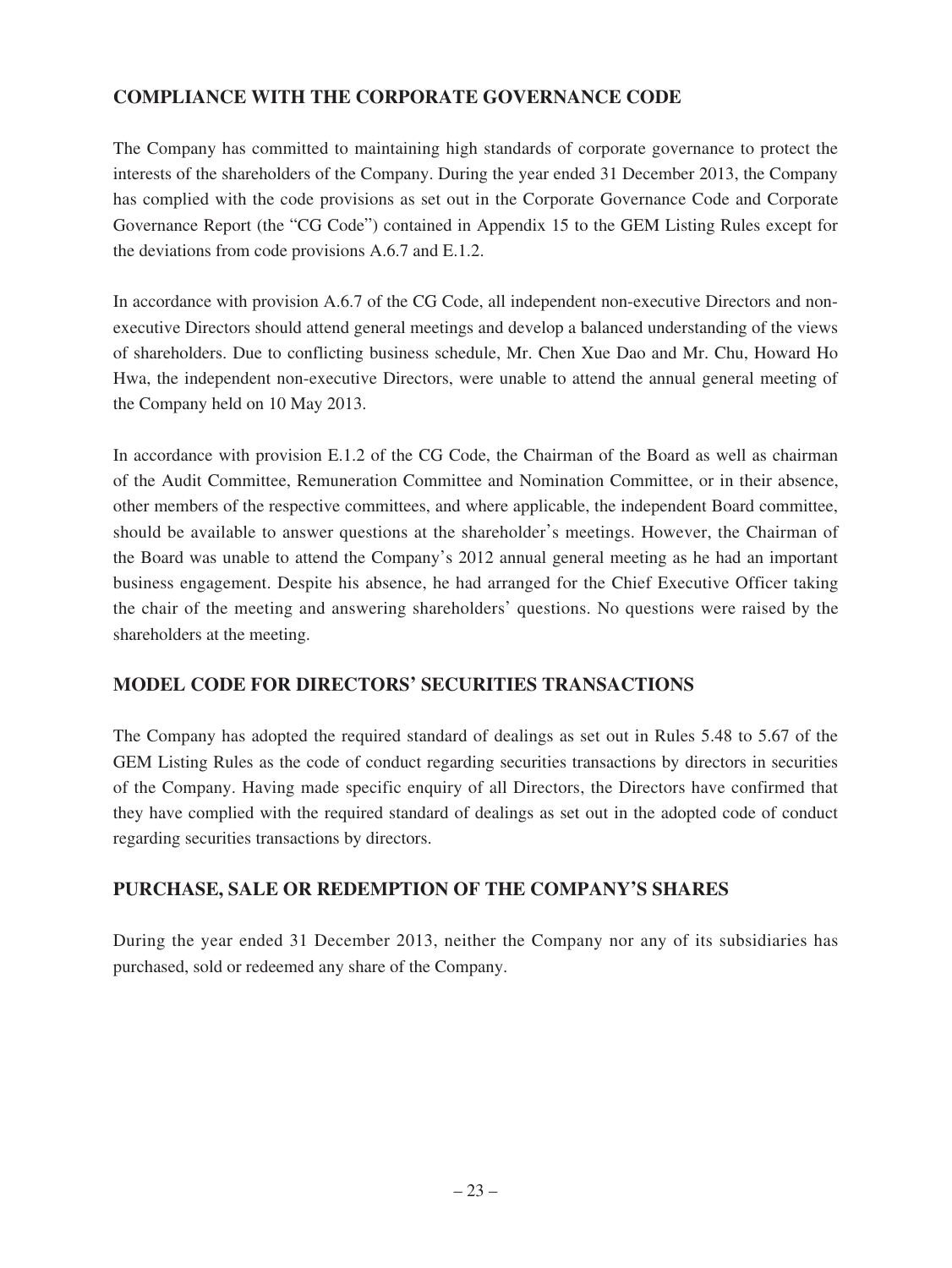## **COMPETING INTERESTS**

During the year ended 31 December 2013, save as disclosed below, none of the Directors or controlling shareholders of the Company nor their respective associates is considered to have interests in a business that competes or is likely to compete, either directly or indirectly, with the businesses of the Group other than those businesses where the Directors have been appointed or were appointed as directors to represent the interests of the Company and/or the Group.

Directel Limited, a company incorporated in the Cayman Islands, is held as to 50% and 50% by Mr. Li Kin Shing, a non-executive Director, the chairman of the Company, a controlling shareholder and a substantial shareholder of the Company, and Ms. Kwok King Wa, a controlling shareholder and a substantial shareholder of the Company and the spouse of Mr. Li Kin Shing, respectively. According to the GEM Listing Rules, Directel Limited is an associate of Mr. Li Kin Shing and Ms. Kwok King Wa and thus a connected person.

Directel Limited is the legal and beneficial owner of the RF-SIM intellectual property rights in Hong Kong and Macau. Further, Directel Limited is the licensee of the operation rights of RF-SIM in markets other than the PRC in addition to its owned RF-SIM intellectual property rights in Hong Kong and Macau and it has the right to grant licences of the operation rights of RF-SIM intellectual property rights to others in markets other than the PRC. There is a risk that such services provided by Directel Limited may compete with the services provided by the Group as Directel Limited is expected to grant licences of the operation rights of RF-SIM intellectual property rights in other regions in the future.

International Elite Ltd. ("IEL") is a company incorporated in the Cayman Islands and a listed company on the Main Board of the Stock Exchange with Mr. Li Kin Shing and Ms. Kwok King Wa as controlling shareholders. According to the GEM Listing Rules, IEL is an associate of Mr. Li Kin Shing and Ms. Kwok King Wa and thus a connected person. Sunward Telecom Limited ("Sunward Telecom") and its wholly-owned subsidiaries (collectively, the "Sunward Group") are wholly-owned subsidiaries of IEL. The Sunward Group, as a whole, is principally engaged in (i) the research and development, production and sales of RF-SIM products; and (ii) licensing of the RF-SIM operations rights in markets other than Hong Kong and Macau.

The Directors confirm that as China-Hongkong Telecom Limited, a wholly-owned subsidiary of the Company, has obtained the exclusive licence of the operation rights of RF-SIM intellectual property rights in Hong Kong and Macau and since the services provided by the Group are mainly in Hong Kong and Macau, there will be no direct competition between the services provided by Directel Limited, which are in territories other than the PRC, Hong Kong and Macau. There will also be no direct competition between the services provided by IEL, which its strategy is to concentrate on the application of the RF-SIM intellectual property rights in the PRC. Nevertheless, Mr. Li Kin Shing, Ms. Kwok King Wa and Directel Limited (as Covenantors) executed a deed of non-competition undertaking in favour of the Company on 24 May 2010 pursuant to which the Covenantors have undertaken to the Company inter alia, that (i) the Covenantors shall not, directly or indirectly, engage